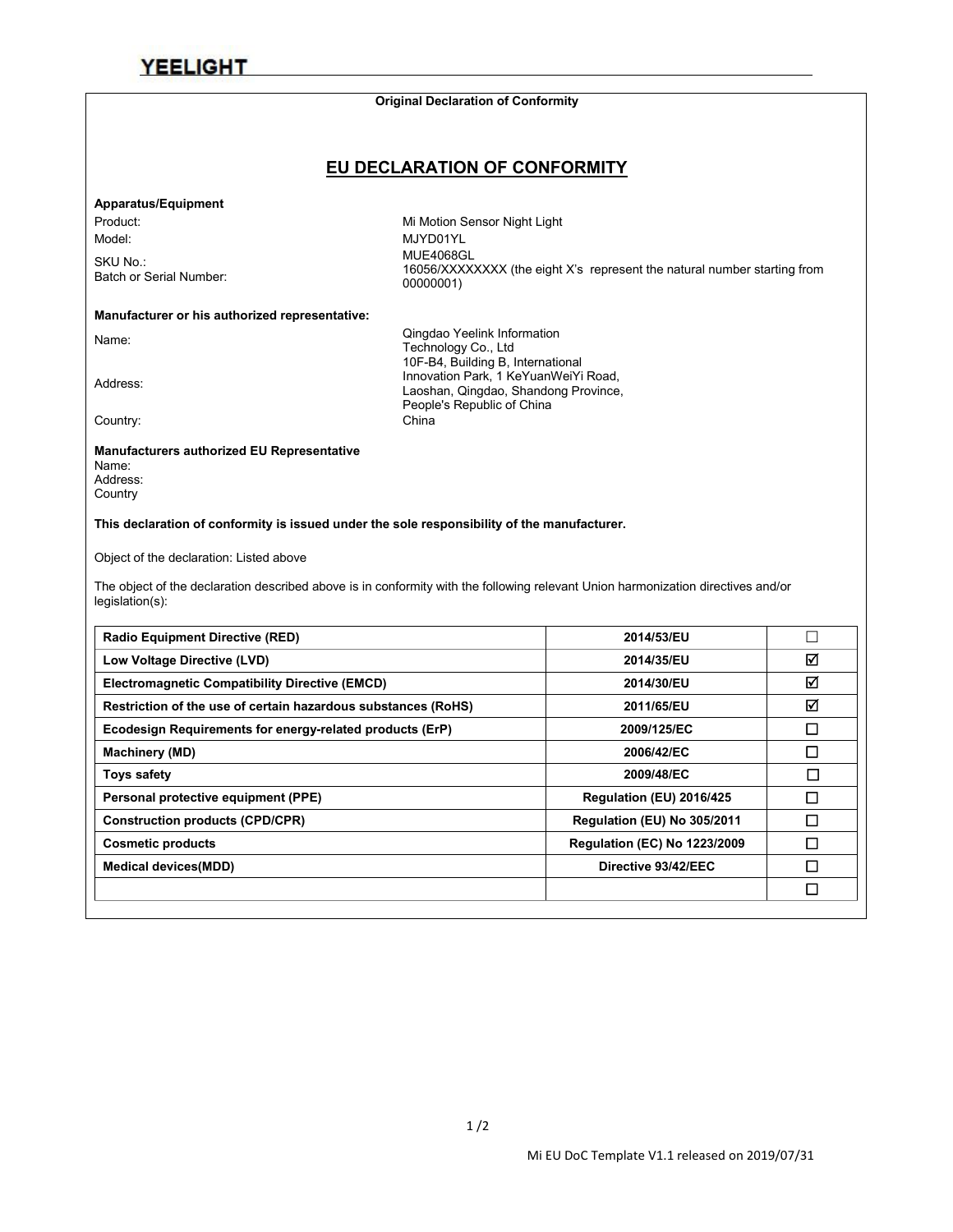References to the relevant harmonized standards used, including the date of the standard, or references to the other technical specifications, including the date of the specification, in relation to which conformity is declared:

| <b>Harmonized Standard</b>             | Test Report No. | <b>Test lab</b> |
|----------------------------------------|-----------------|-----------------|
| EN 62493:2015                          | EED32J000875    | CTI             |
| EN 55015:2013+A1:2015<br>EN 61547:2009 | EED32J000874    | CTI             |
| EN62471:2008                           | EED31J001241    | CTI             |



Name of notified body: Reference Number of the certificate: 4 digit notified body number:

Signature:

Color Image of product:



Signed for and on behalf of **Communisty Communisty Communisty Communisty** Communisty Communisty Communisty Commun<br>The Building B, International Innovation Park, 1 KeYuanWeiYi Road, Place and date of issue: 10F-B4, Building B, International Innovation Parker, 2 Keyuan Laoshan, Qingdao, Shandong Province, People's Republic of China October 28, 2019

 $an$ Name, function: *Yan Li, Certification Manager*320217

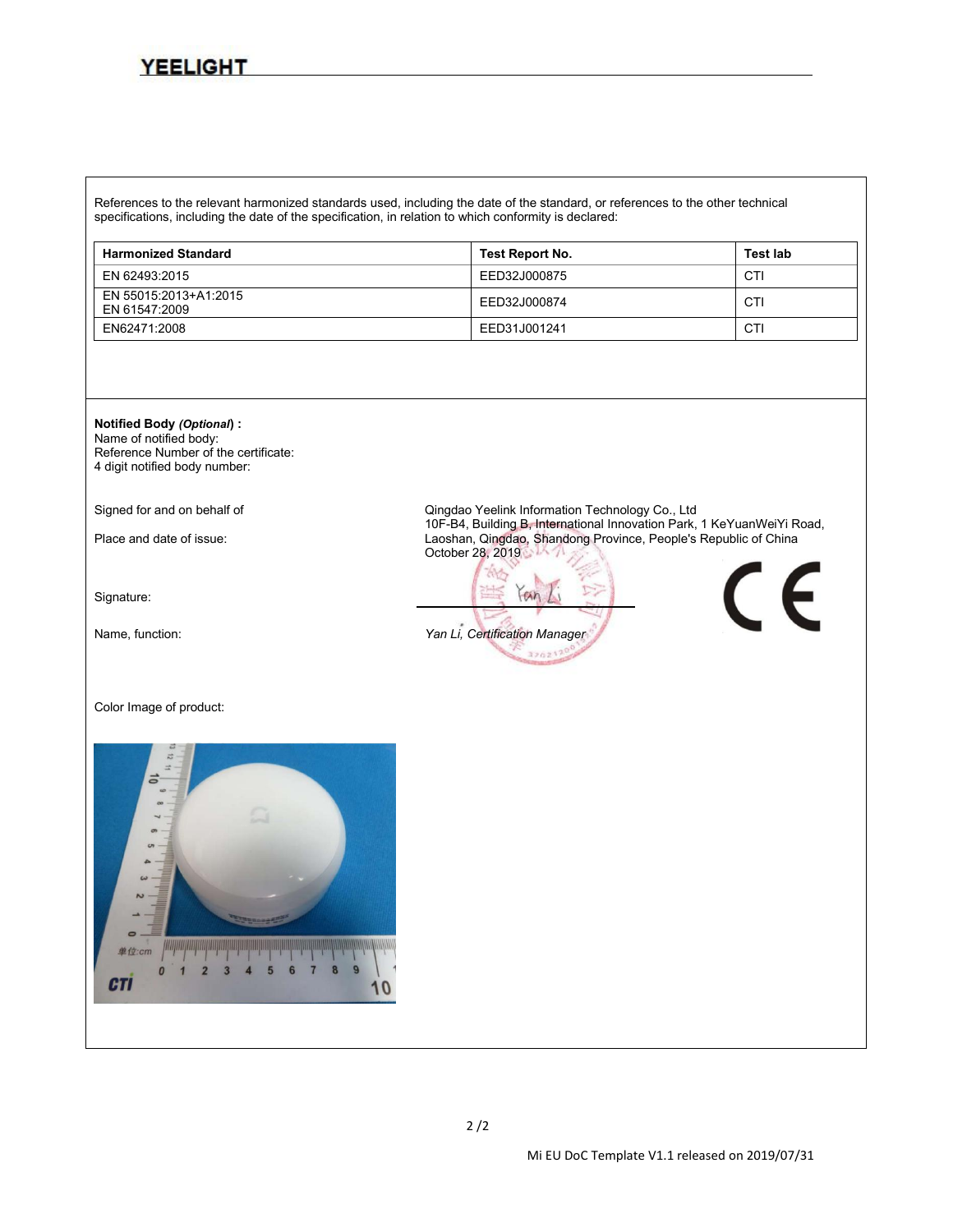#### **Překlad původního prohlášení o shodě**

### **PROHLÁŠENÍ O SHODĚ EU**

Laoshan, Qingdao, Shandong Province,

People's Republic of China

#### **Zařízení**

Č. SKU:<br>Šarže nebo výrobní číslo:

Produkt: Mi Motion Sensor Night Light Model: MJYD01YL Šarže nebo výrobní číslo: MUE4068GL 16056/XXXXXXXX (the eight X's represent the natural number starting from 00000001)

### **Výrobce nebo jeho autorizovaný zástupce:**

Název: Qingdao Yeelink Information Technology Co., Ltd

10F-B4, Building B, International<br>Innovation Park, 1 KeYuanWeiYi Road,<br>Looshan, Oingdoo, Shandong Province

Země: China

#### **Autorizovaný zástupce výrobce pro EU** Název: Adresa:

Země:

**Toto prohlášení o shodě je vydáváno zcela na přímou odpovědnost výrobce.**

Předmět prohlášení: Uvedeno výše Uvedeno výše

Výše uvedený předmět prohlášení splňuje níže uvedené relevantní harmonizační směrnice a/nebo legislativu EU:

| Směrnice o rádiových zařízeních (RED)                 | 2014/53/EU                 |        |
|-------------------------------------------------------|----------------------------|--------|
| Směrnice o nízkonapěťových zařízeních (LVD)           | 2014/35/EU                 | ☑      |
| Směrnice o elektromagnetické kompatibilitě (EMCD)     | 2014/30/EU                 | ☑      |
| Omezení používání některých nebezpečných látek (RoHS) | 2011/65/EU                 | ☑      |
| Požadavky na ekodesign energetických produktů (ErP)   | 2009/125/ES                | □      |
| Stroje (MD)                                           | 2006/42/ES                 | $\Box$ |
| Bezpečnost hraček                                     | 2009/48/ES                 | П      |
| Osobní ochranné prostředky (PPE)                      | Směrnice (EU) 2016/425     | $\Box$ |
| Stavební výrobky (CPD/CPR)                            | Směrnice (EU) č. 305/2011  | П      |
| Kosmetické produkty                                   | Směrnice (ES) č. 1223/2009 | П      |
| Zdravotnické prostředky (MDD)                         | Směrnice 93/42/EHS         | $\Box$ |
|                                                       |                            | $\Box$ |
|                                                       |                            |        |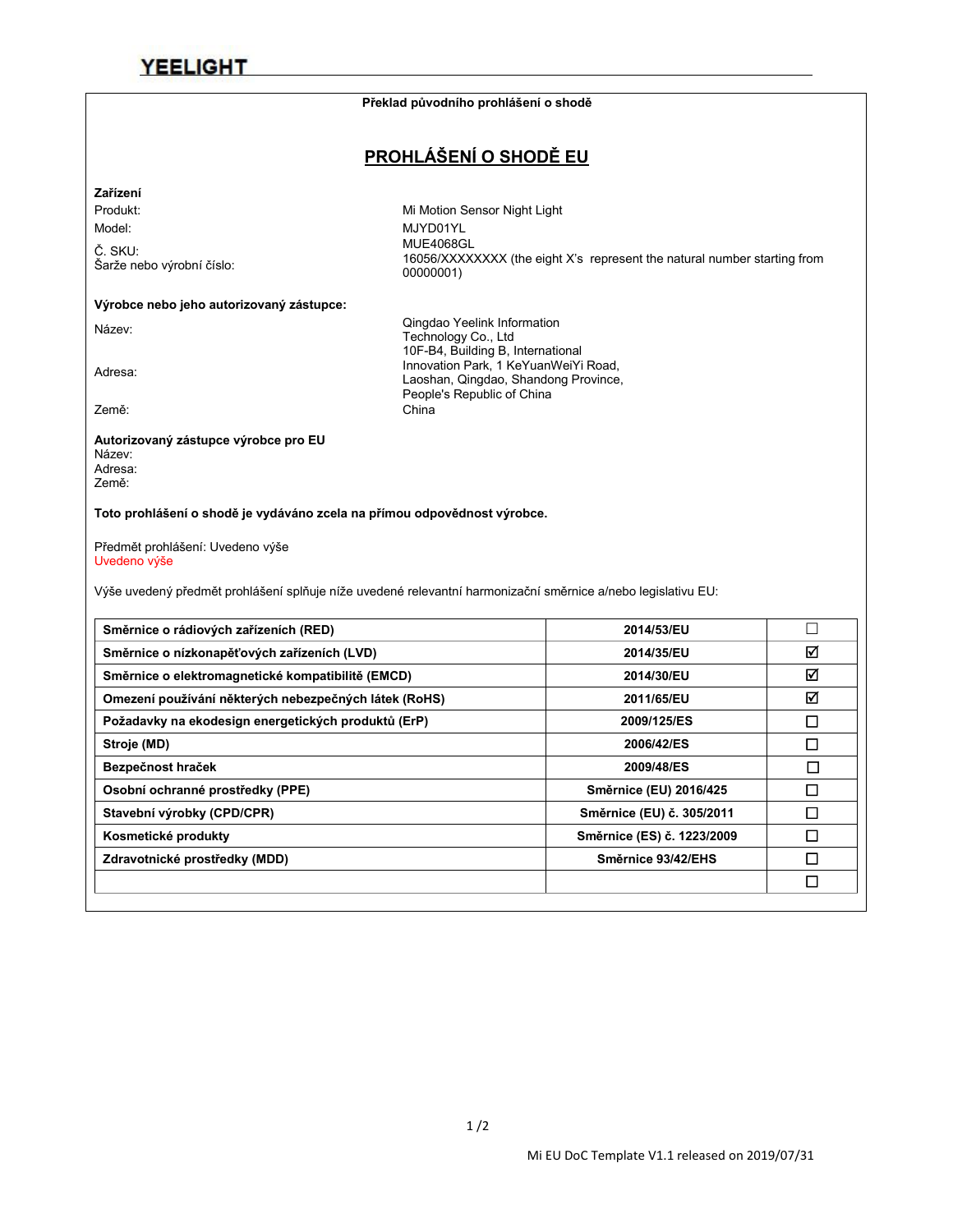Níže najdete odkazy na použité relevantní harmonizované standardy (včetně data standardu) nebo na další technické specifikace (včetně data specifikace) v souvislosti s prohlašovanou shodou:

| Harmonizovaný standard                 | Testovací zpráva č. | Testovací<br>laboratoř |
|----------------------------------------|---------------------|------------------------|
| EN 62493:2015                          | EED32J000875        | CTI                    |
| EN 55015:2013+A1:2015<br>EN 61547:2009 | EED32J000874        | CTI                    |
| EN62471:2008                           | EED31J001241        | CTI                    |

#### **Oznámený subjekt** *(volitelně***):**

Název oznámeného subjektu: Referenční číslo certifikátu: 4ciferné číslo oznámeného subjektu:

Podpis:

#### Barevný obrázek produktu:

单位 п **CTI** 

Podepsáno za a jménem entitivo de controlle de Cingdao Yeelink Information Technology Co., Ltd<br>10F-B4, Building B, International Innovation Park, 1 KeYuanWeiYi Road, Místo a datum: 10F-B4, Building B, International Innovation Park, 1 Australian Park, 1 Australian Province, People's Republic of China October 28, 2019

 $an$ Jméno, funkce: *Yan Li, Certification Manager*326217

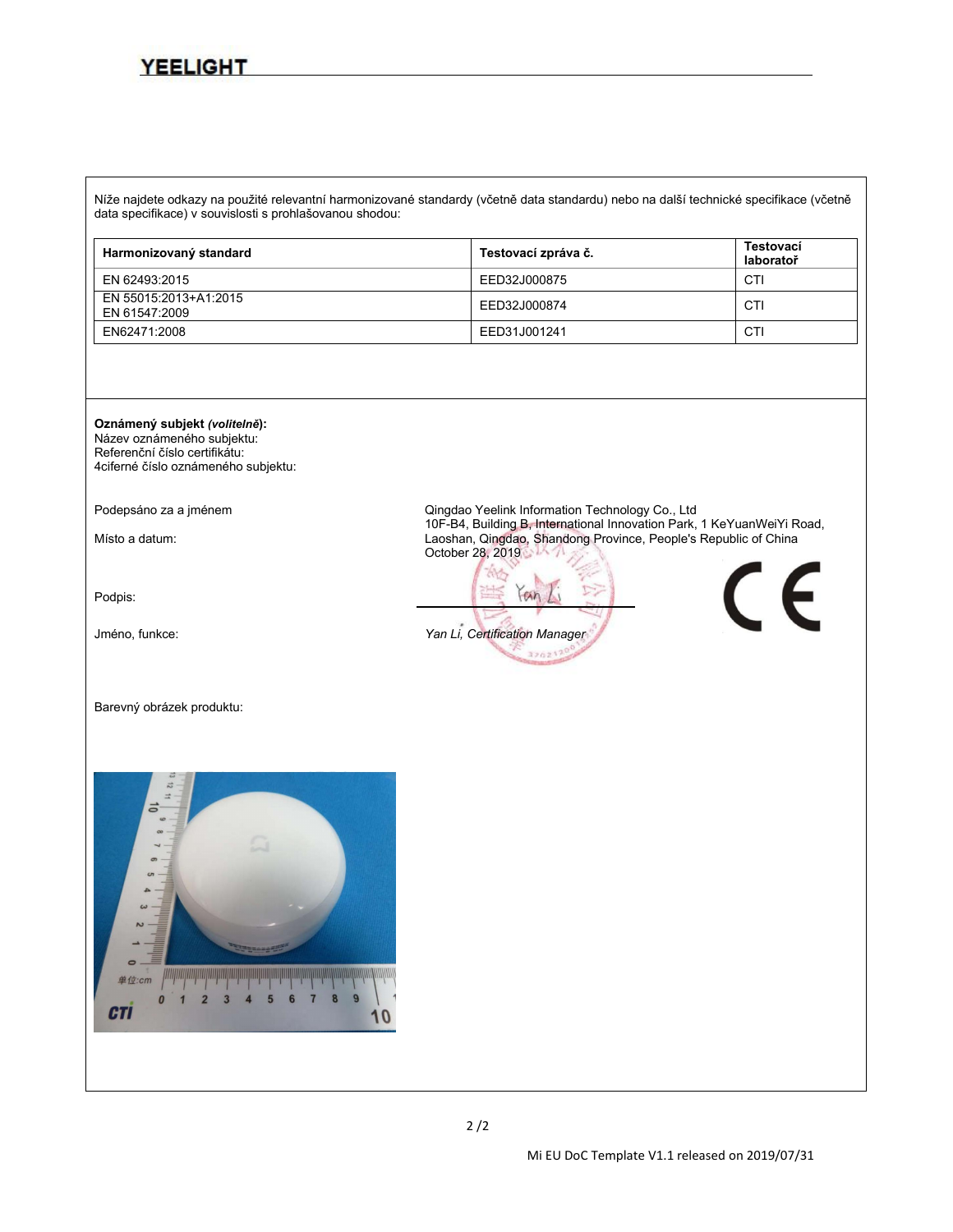#### **Übersetzung der ursprünglichen Konformitätserklärung**

### **EU-KONFORMITÄTSERKLÄRUNG**

#### **Elektrogeräte/Geräte**

SKU-Nr.:<br>Chargen- oder Seriennummer:

Produkt: Mi Motion Sensor Night Light Modell: MJYD01YL Chargen- oder Seriennummer: MUE4068GL 16056/XXXXXXXX (the eight X's represent the natural number starting from 00000001)

### **Hersteller oder dessen autorisierter Vertreter:**

Name: Name: Cingdao Yeelink Information<br>Technology Co., Ltd<br>10F-B4, Building B, International<br>10F-B4, Building B, International 10F-B4, Building B, International<br>Innovation Park, 1 KeYuanWeiYi Road,<br>Looshan, Oingdoo, Shandong Province Laoshan, Qingdao, Shandong Province, People's Republic of China Land: China

#### **Autorisierte EU-Vertretung des Herstellers**

Name: Adresse: Land

**Diese Konformitätserklärung wird unter der alleinigen Verantwortung des Herstellers ausgestellt.**

Gegenstand der Erklärung: Oben aufgeführt Oben aufgeführt

Gegenstand der oben beschriebenen Erklärung ist die Konformität mit den folgenden relevanten Harmonisierungsrichtlinien und/oder<br>Gesetzen der EU:

| Funkgeräte-Richtlinie (RED)                                              | 2014/53/EU                    |        |
|--------------------------------------------------------------------------|-------------------------------|--------|
| Niederspannungsrichtlinie (NSR)                                          | 2014/35/EU                    | ☑      |
| Richtlinie über die elektromagnetische Verträglichkeit (EMV)             | 2014/30/EU                    | ☑      |
| Beschränkung der Verwendung bestimmter gefährlicher Stoffe (RoHS)        | 2011/65/EU                    | ☑      |
| Ökodesign-Anforderungen für energieverbrauchsrelevante Produkte<br>(ErP) | 2009/125/EC                   | $\Box$ |
| <b>Maschinen (MD)</b>                                                    | 2006/42/EC                    | ◻      |
| Sicherheit von Spielzeug                                                 | 2009/48/EC                    | $\Box$ |
| Persönliche Schutzausrüstung (PSA)                                       | Verordnung (EU) 2016/425      | П      |
| <b>Bauprodukte (BPR)</b>                                                 | Verordnung (EU) Nr. 305/2011  | □      |
| Kosmetikprodukte                                                         | Verordnung (EU) Nr. 1223/2009 | □      |
| Medizinprodukte (MDD)                                                    | Richtlinie 93/42/EEC          | □      |
|                                                                          |                               | $\Box$ |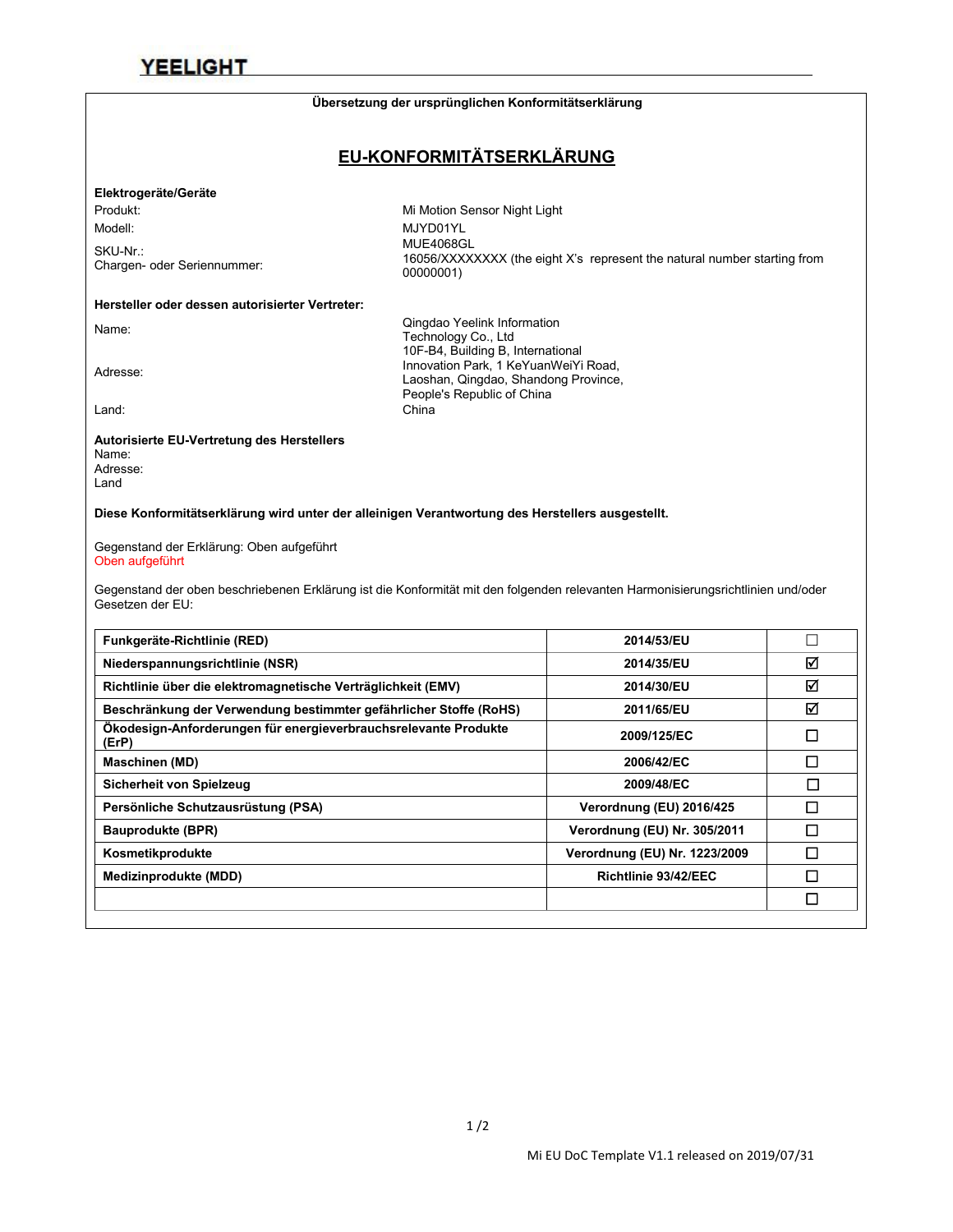Bezugnahme auf die verwendeten einschlägigen harmonisierten Normen, einschließlich des Datums der Norm, oder Bezugnahme auf Spezifikationen, einschließlich des Datums der Spezifikation, für die die Konformität erklärt wird:

| <b>Harmonisierte Norm</b>              | Testbericht-Nr. | <b>Testlabor</b> |
|----------------------------------------|-----------------|------------------|
| EN 62493:2015                          | EED32J000875    | CTI              |
| EN 55015:2013+A1:2015<br>EN 61547:2009 | EED32J000874    | CTI              |
| EN62471:2008                           | EED31J001241    | CTI              |

October 28, 2019

 $an$ 

320217



Name der benannten Stelle: Referenznummer des Zertifikats: 4-stellige Nummer der benannten Stelle:

Unterzeichnet für und im Namen von: Qingdao Yeelink Information Technology Co., Ltd

Ort und Datum der Ausstellung: 10F-B4, Building B, Innovation B, Innovation Park, 1 Australian Province, People's Republic of China

Unterschrift:

Name, Funktion: *Yan Li, Certification Manager*

Farbbild des Produkts:



 $\epsilon$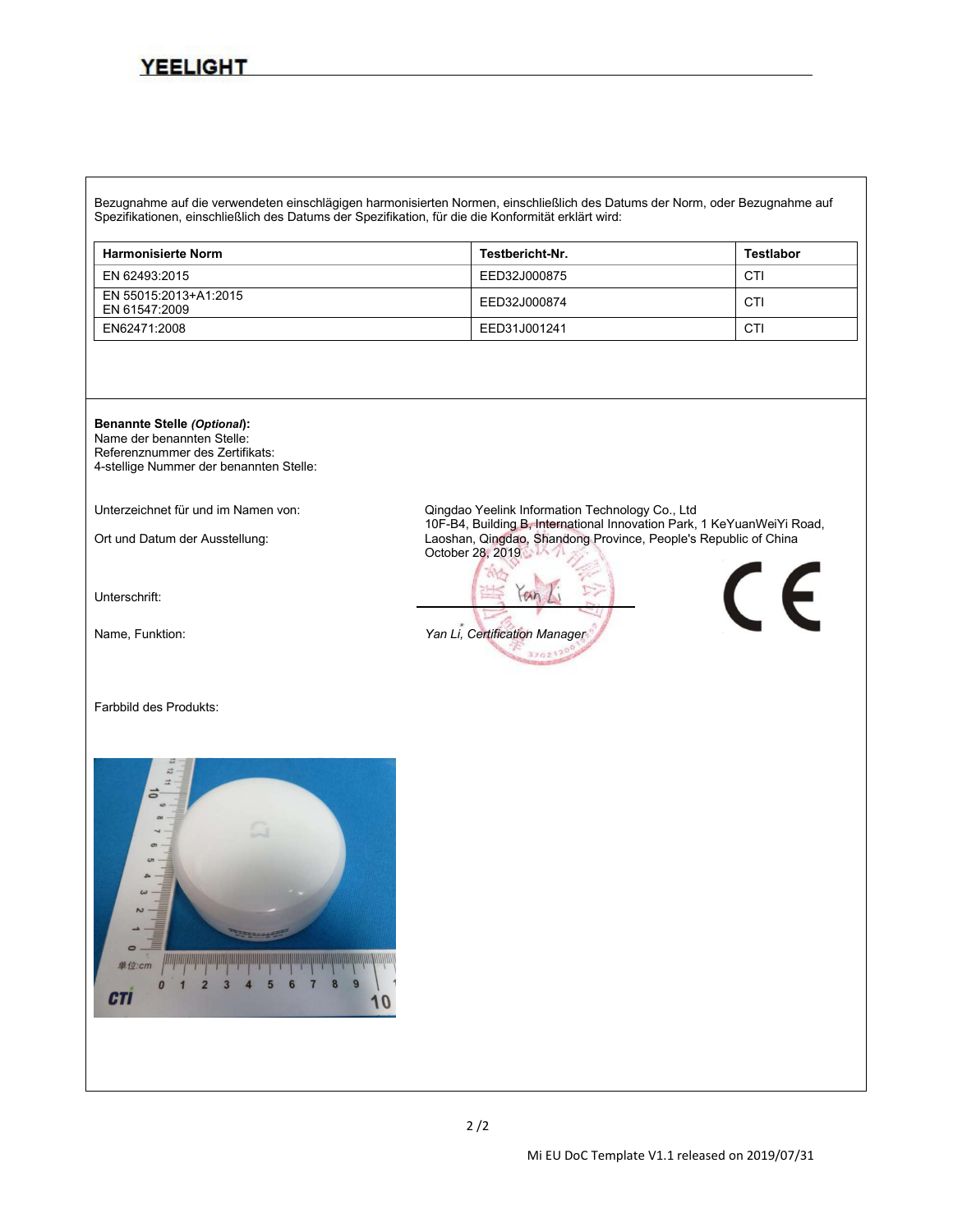### **Μετάφραση της αρχικής δήλωσης συμμόρφωσης ΔΗΛΩΣΗ ΣΥΜΜΟΡΦΩΣΗΣ ΤΗΣ ΕΕ Συσκευή/Εξοπλισμός** Προϊόν: Mi Motion Sensor Night Light Μοντέλο: MJYD01YL Αριθμός SKU: Αριθμός παρτίδας ή σειριακός αριθμός: 16056/XXXXXXXX (the eight X's represent the natural number starting from 00000001) **Ο κατασκευαστής ή ο εξουσιοδοτημένος εκπρόσω** Όνομα: Qingdao Yeelink Information Technology Co., Ltd Διεύθυνση: 10F-B4, Building B, International Innovation Park, 1 KeYuanWeiYi Road, Laoshan, Qingdao, Shandong Province, People's Republic of China Χώρα: China **Ο εξουσιοδοτημένος εκπρόσωπος του κατασκευαστή στην ΕΕ** Όνομα: Διεύθυνση: Χώρα **Αυτή η δήλωση συμμόρφωσης εκδίδεται με την αποκλειστική ευθύνη του κατασκευαστή.** Αντικείμενο της δήλωσης: Αναφέρεται παραπάνω Αναφέρεται παραπάνω Το αντικείμενο της δήλωσης που περιγράφεται παραπάνω είναι σύμφωνο με τις ακόλουθες σχετικές οδηγίες ή/και νομοθετικές πράξεις εναρμόνισης της Ένωσης: **Οδηγία ραδιοεξοπλισμού (RED) 2014/53/ΕΕ Οδηγία Χαμηλής Τάσης (LVD) 2014/35/ΕΕ Οδηγία για την ηλεκτρομαγνητική συμβατότητα (EMCD) 2014/30/ΕΕ Περιορισμός της χρήσης ορισμένων επικίνδυνων ουσιών (RoHS) 2011/65/ΕΕ Απαιτήσεις οικολογικού σχεδιασμού για τα συνδεόμενα με την ενέργεια προϊόντα (ErP) 2009/125/EΚ Μηχανήματα (MD) 2006/42/EΚ Ασφάλεια των παιχνιδιών 2009/48/EΚ Εξοπλισμός ατομικής προστασίας (PPE) Κανονισμός (ΕΕ) 2016/425 Δομικά προϊόντα (CPD/CPR)Κανονισμός (ΕΕ) Αριθ. 305/2011 Καλλυντικά προϊόντα Κανονισμός (ΕΚ) Αριθ. 1223/2009 Ιατρικές συσκευές (MDD) Οδηγία 93/42/ΕΟΚ**

 $\Box$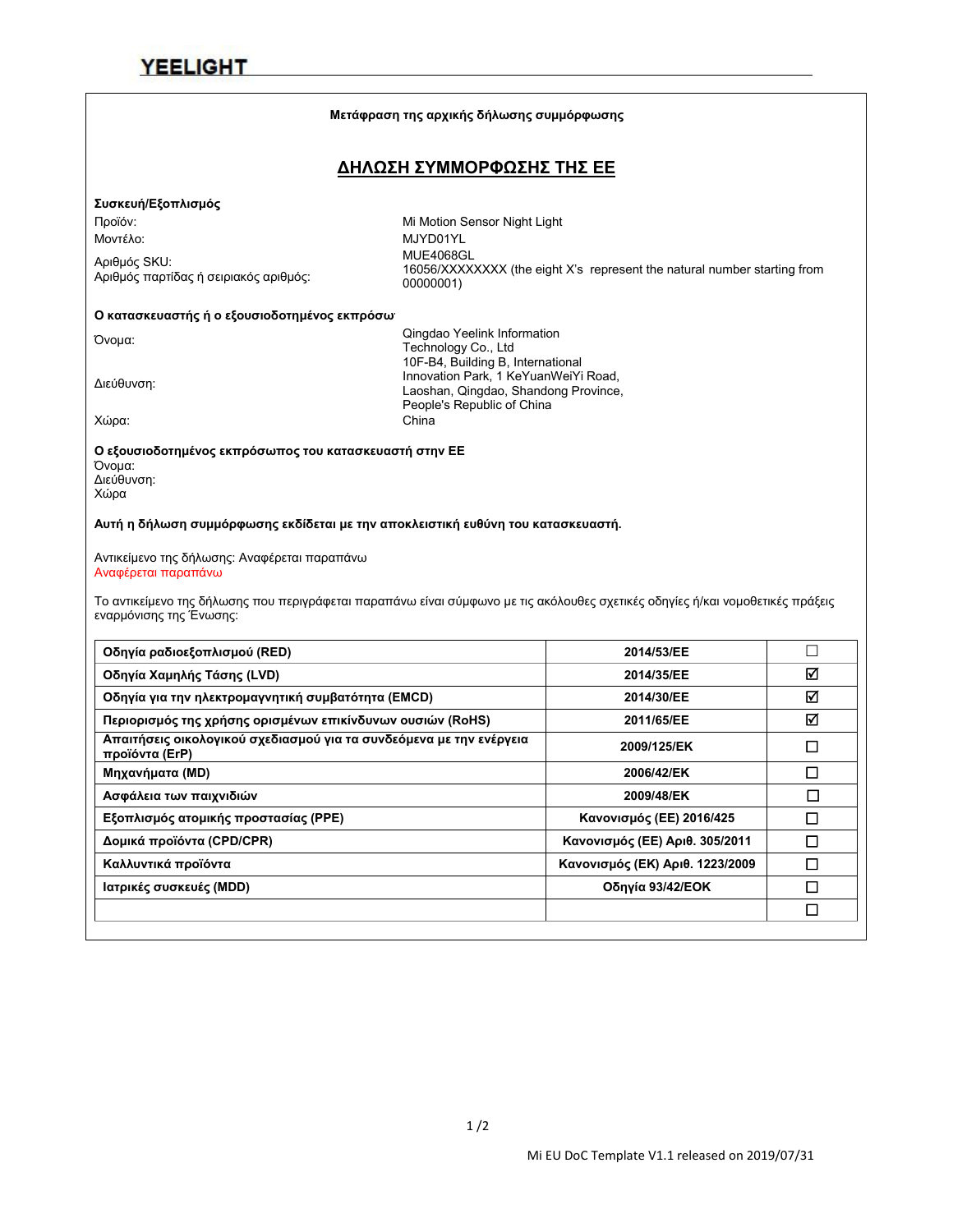Αναφορές στα σχετικά χρησιμοποιούμενα εναρμονισμένα πρότυπα, συμπεριλαμβανομένης της ημερομηνίας του προτύπου ή των παραπομπών στις άλλες τεχνικές προδιαγραφές, συμπεριλαμβανομένης της ημερομηνίας της προδιαγραφής, για την οποία δηλώνεται η συμμόρφωση:

| Πρότυπο εναρμόνισης                    | Αριθμός Αναφοράς δοκιμών | Εργαστήριο<br>δοκιμών |
|----------------------------------------|--------------------------|-----------------------|
| EN 62493:2015                          | EED32J000875             | CTI                   |
| EN 55015:2013+A1:2015<br>EN 61547:2009 | EED32J000874             | CTI                   |
| EN62471:2008                           | EED31J001241             | CTI                   |

#### **Κοινοποιημένος οργανισμός** *(προαιρετικό)***:**

Όνομα του κοινοποιημένου οργανισμού:

Αριθμός αναφοράς του πιστοποιητικού: Τετραψήφιος αριθμός ταυτοποίησης του κοινοποιημένου οργανισμού:

Υπογεγραμμένο για λογαριασμό και εξ ονόματος: Qingdao Yeelink Information Technology Co., Ltd

Υπογραφή:

Όνομα, αρμοδιότητα: *Yan Li, Certification Manager*

Τόπος και χρόνος έκδοσης: 10F-B4, Building B, International Innovation Park, <sup>1</sup> KeYuanWeiYiRoad, Laoshan, Qingdao, Shandong Province, People's Republic of China October 28, 2019





Έγχρωμη εικόνα του προϊόντος:

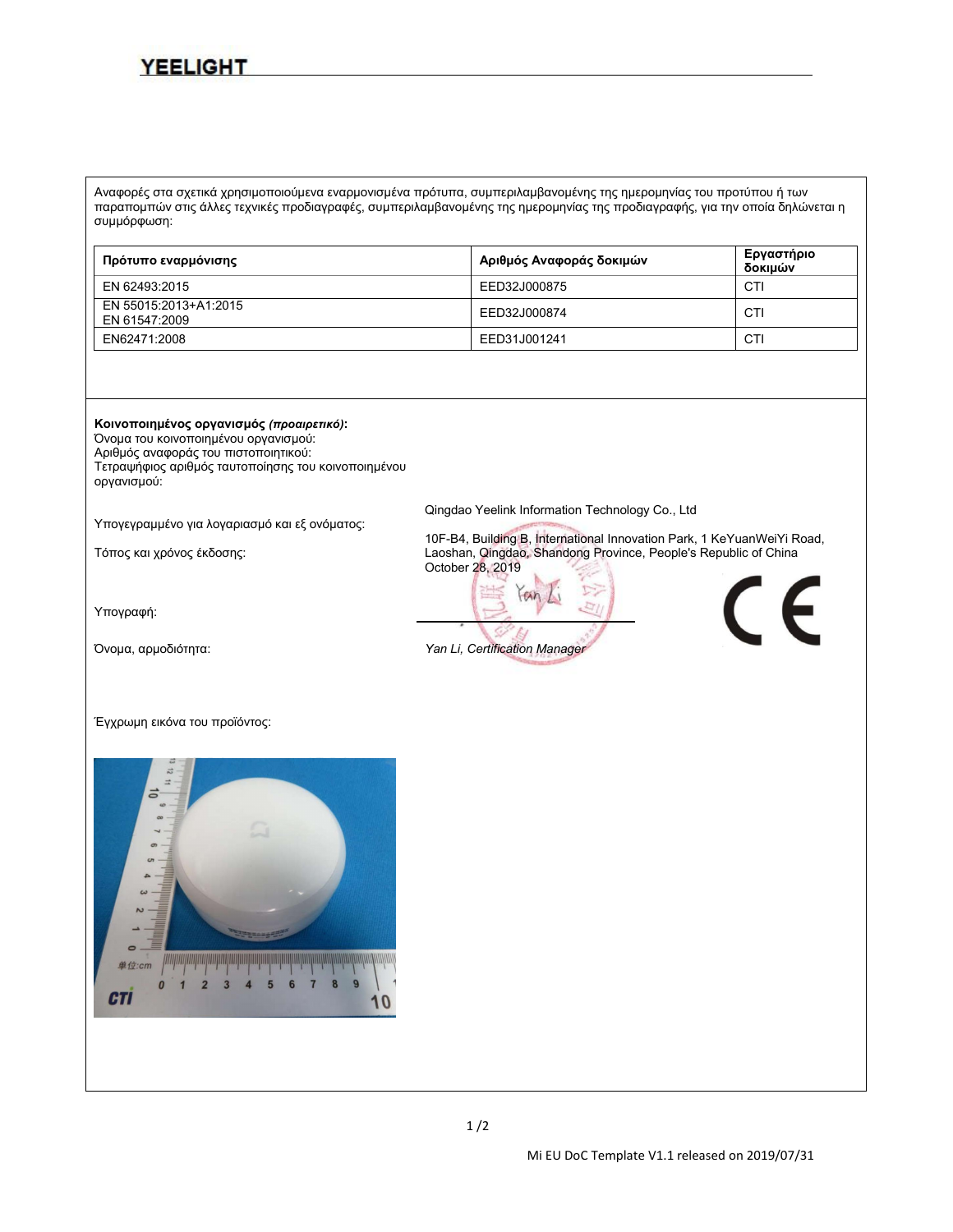#### **Traducción de la Declaración de conformidad original**

### **DECLARACIÓN DE CONFORMIDAD DE LA UE**

#### **Aparato/equipo**

N.º de SKU:<br>Número de serie o de lote:

#### **Fabricante o representante autorizado**

Producto: Mi Motion Sensor Night Light Modelo: MJYD01YL Número de serie <sup>o</sup> de lote: MUE4068GL 16056/XXXXXXXX (the eight X's represent the natural number starting from 00000001)

Nombre: Cingdao Yeelink Information<br>Technology Co., Ltd<br>10F-B4, Building B, International<br>10F-B4, Building B, International 10F-B4, Building B, International<br>Innovation Park, 1 KeYuanWeiYi Road,<br>Looshan Qingdoo, Shandong Province Laoshan, Qingdao, Shandong Province, People's Republic of China País: China

#### **Representante europeo autorizado del fabricante**

Nombre: Dirección: País

**La presente declaración de conformidad se emite bajo laexclusiva responsabilidad del fabricante.**

Objeto de la declaración: Indicado arriba Indicado arriba

El objeto de la declaración que se describe más arriba cumple las siguientes legislaciones o directivas de armonización de la Unión relevantes:

| ☑<br>Directiva de baja tensión (LVD)<br>2014/35/UE<br>☑<br>Directiva sobre compatibilidad electromagnética (EMCD)<br>2014/30/UE<br>Restricciones a la utilización de determinadas sustancias peligrosas<br>☑<br>2011/65/UE<br>(RoHS)<br>Requisitos de diseño ecológico aplicables a los productos relacionados<br>□<br>2009/125/CE<br>con la energía (ErP)<br>П<br>Máquinas (MD)<br>2006/42/CE<br>П<br>Seguridad de los juguetes<br>2009/48/CE<br>П<br>Equipos de protección individual (PPE)<br>Reglamento (UE) 2016/425<br>□<br>Reglamento (UE) n.º 305/2011<br>Productos de construcción (CPD/CPR) |
|-------------------------------------------------------------------------------------------------------------------------------------------------------------------------------------------------------------------------------------------------------------------------------------------------------------------------------------------------------------------------------------------------------------------------------------------------------------------------------------------------------------------------------------------------------------------------------------------------------|
|                                                                                                                                                                                                                                                                                                                                                                                                                                                                                                                                                                                                       |
|                                                                                                                                                                                                                                                                                                                                                                                                                                                                                                                                                                                                       |
|                                                                                                                                                                                                                                                                                                                                                                                                                                                                                                                                                                                                       |
|                                                                                                                                                                                                                                                                                                                                                                                                                                                                                                                                                                                                       |
|                                                                                                                                                                                                                                                                                                                                                                                                                                                                                                                                                                                                       |
|                                                                                                                                                                                                                                                                                                                                                                                                                                                                                                                                                                                                       |
|                                                                                                                                                                                                                                                                                                                                                                                                                                                                                                                                                                                                       |
|                                                                                                                                                                                                                                                                                                                                                                                                                                                                                                                                                                                                       |
| □<br>Reglamento (EC) n.º 1223/2009<br>Productos cosméticos                                                                                                                                                                                                                                                                                                                                                                                                                                                                                                                                            |
| П<br>Directiva 93/42/CEE<br><b>Productos sanitarios (MDD)</b>                                                                                                                                                                                                                                                                                                                                                                                                                                                                                                                                         |
| □                                                                                                                                                                                                                                                                                                                                                                                                                                                                                                                                                                                                     |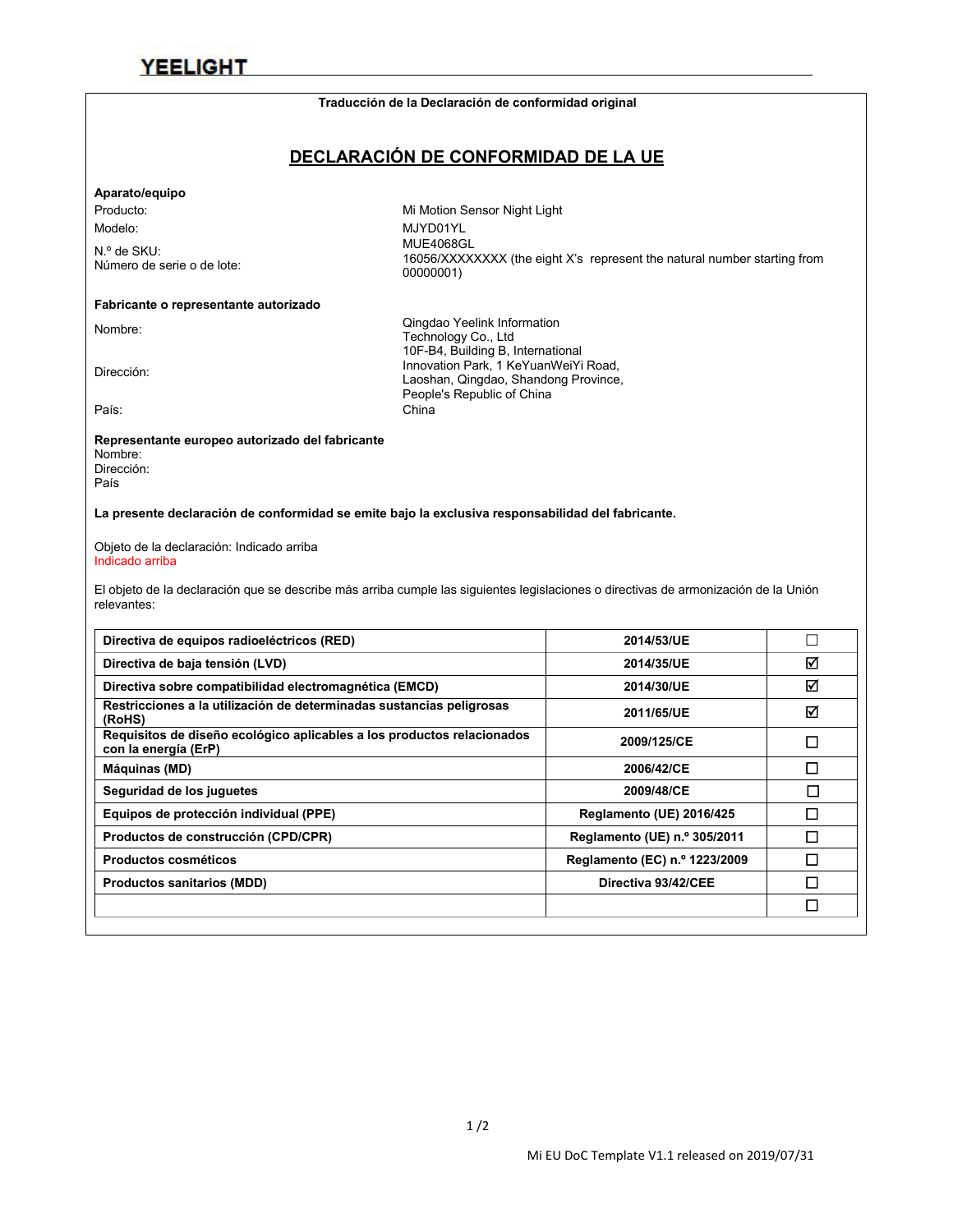Referencias a las normas armonizadas pertinentes utilizadas, incluida la fecha de la norma, o referencias a otras especificaciones técnicas, incluida la fecha de la especificación, respecto a las cuales se declara la conformidad:

| Norma armonizada                       | N.º de informe de prueba | Laboratorio de<br>pruebas |
|----------------------------------------|--------------------------|---------------------------|
| EN 62493:2015                          | EED32J000875             | CTI                       |
| EN 55015:2013+A1:2015<br>EN 61547:2009 | EED32J000874             | CT                        |
| EN62471:2008                           | EED31J001241             | CTI                       |

**Organismo notificado** *(opcional***):**

Nombre del organismo notificado: Número de referencia del certificado: Número del organismo notificado de 4 dígitos:

Firma:

Imagen en color del producto:



Firmado por y en nombre de:<br>Qingdao Yeelink Information Technology Co., Ltd<br>10F-B4, Building B, International Innovation Park, 1 KeYuanWeiYi Road, Lugar y fecha de emisión: 10F-B4, Building B, International Innovation Park, 1 August 2 Keyuan Laoshan, Qingdao, Shandong Province, People's Republic of China October 28, 2019

 $an$ Nombre, cargo: *Yan Li, Certification Manager* 320217

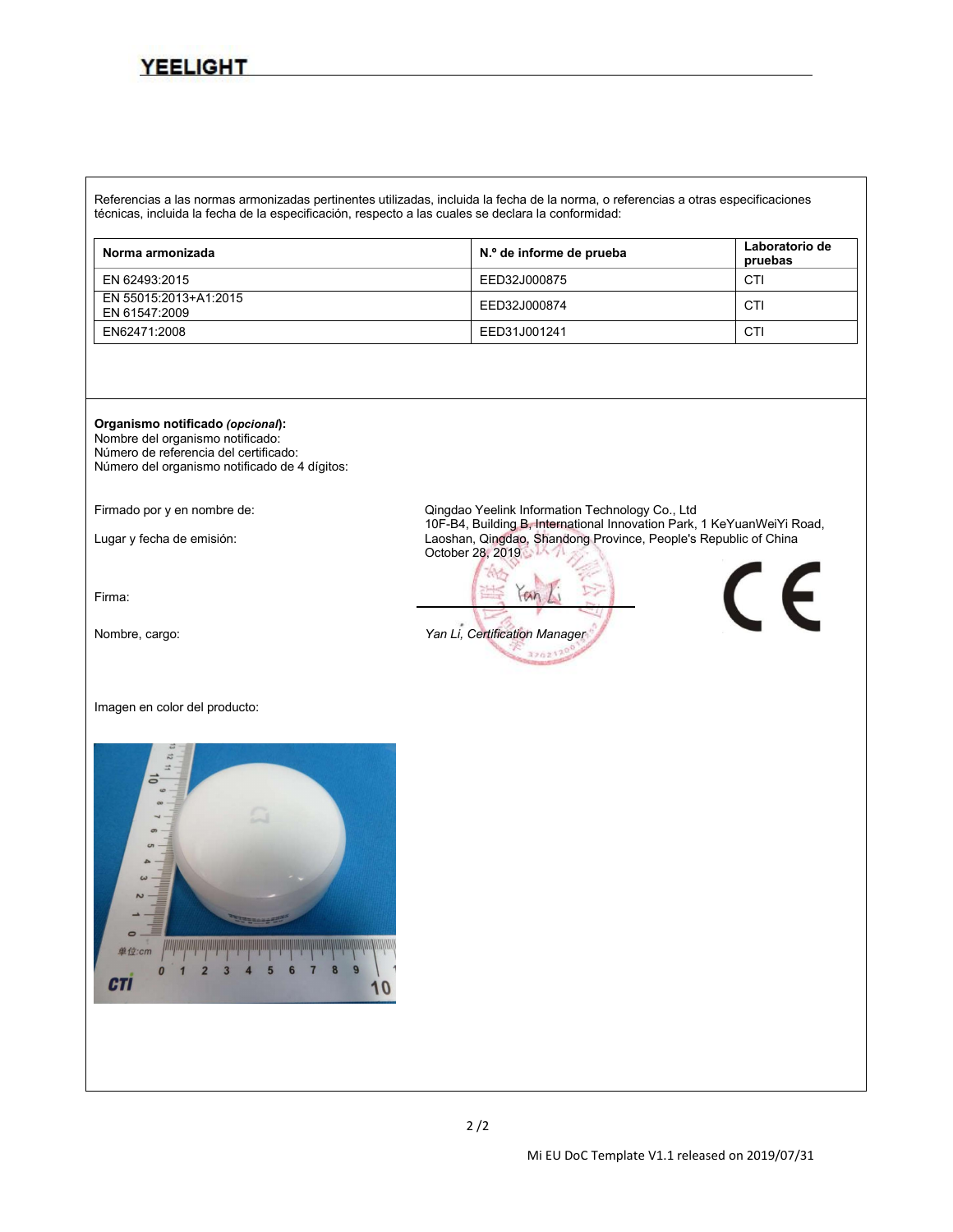#### **Traduction de la déclaration de conformité d'origine**

### **DÉCLARATION DE CONFORMITÉ DE L'UE**

#### **Appareil/équipement**

Référence :<br>Numéro de lot ou de série :

Produit : Night Light Contract Mi Motion Sensor Night Light Modèle : MJYD01YL Numéro de lot ou de série : MUE4068GL 16056/XXXXXXXX (the eight X's represent the natural number starting from 00000001)

#### **Fabricant ou son représentant agréé :**

Nom : Qingdao Yeelink Information Technology Co., Ltd 10F-B4, Building B, International<br>Innovation Park, 1 KeYuanWeiYi Road,<br>Loophan, Oinadoo, Shandoog Province Laoshan, Qingdao, Shandong Province, People's Republic of China Pays : China

#### **Représentant agréé des fabricants pour l'UE**

Nom : Adresse : Pays

#### **Cette déclaration de conformité est publiée sous la seule responsabilité du fabricant.**

Objet de la déclaration : Ci-dessus Ci-dessus

L'objet de la déclaration décrit ci-dessus est en conformité avec les directives et/ou les lois relatives à l'harmonisation des législations suivantes de l'Union européenne :

| 2014/53/UE                     |   |
|--------------------------------|---|
| 2014/35/UE                     | ☑ |
| 2014/30/UE                     | ☑ |
| 2011/65/UE                     | ☑ |
| 2009/125/CE                    | □ |
| 2006/42/CE                     | □ |
| 2009/48/CE                     | □ |
| <b>Règlement (UE) 2016/425</b> |   |
| Règlement (UE) n° 305/2011     | П |
| Règlement (CE) N° 1223/2009    | □ |
| Directive 93/42/CEE            | П |
|                                | □ |
|                                |   |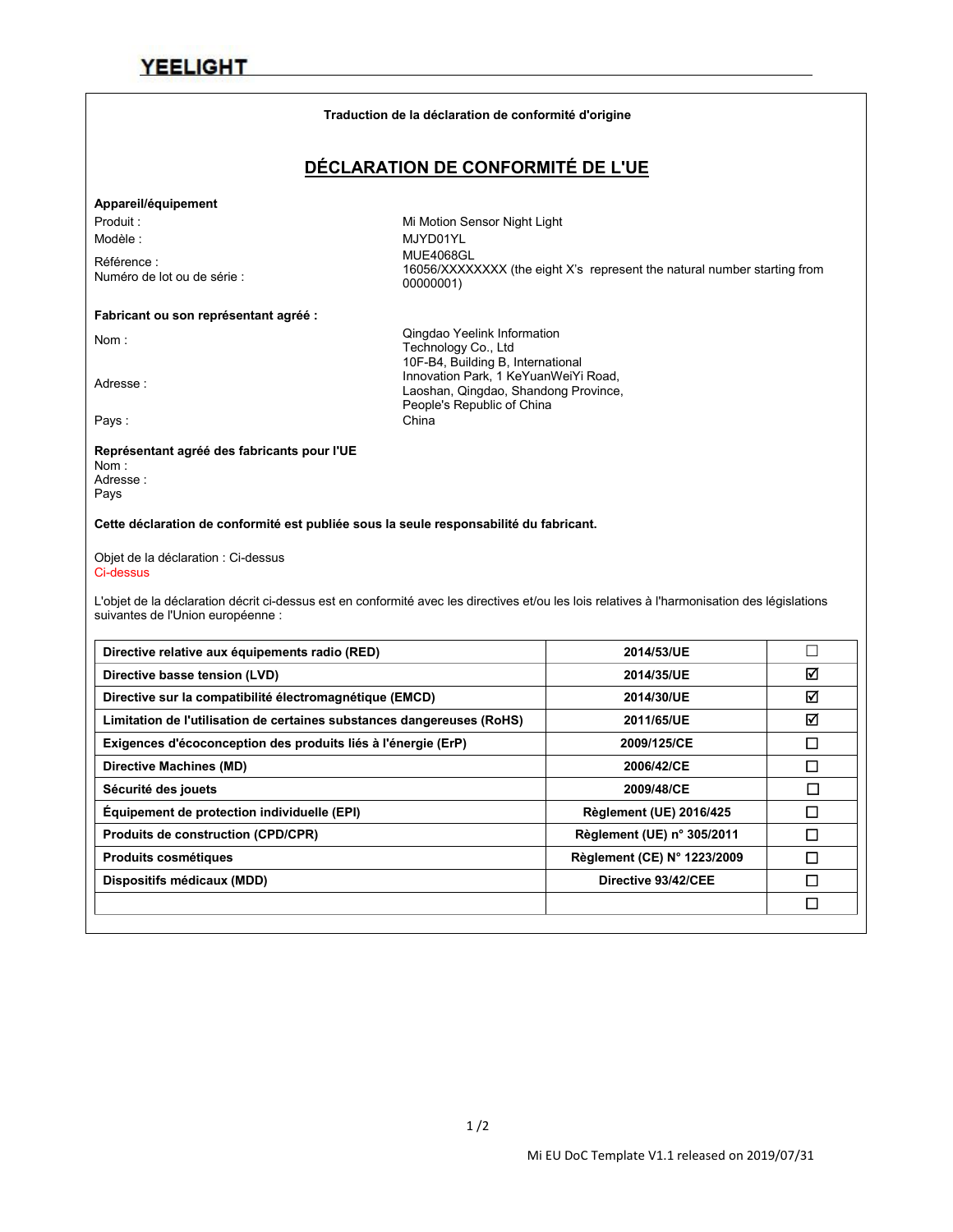Références aux normes harmonisées pertinentes utilisées, y compris la date de la norme, ou références aux autres agréments techniques, y compris la date de l'agrément, par rapport auquel la conformité est déclarée :

| Norme harmonisée                       | $N^{\circ}$ rapport de test | Laboratoire de<br>test |
|----------------------------------------|-----------------------------|------------------------|
| EN 62493:2015                          | EED32J000875                | CT                     |
| EN 55015:2013+A1:2015<br>EN 61547:2009 | EED32J000874                | CTI                    |
| EN62471:2008                           | EED31J001241                | CTI                    |

**Organisme notifié** *(facultatif)***:**

Nom de l'organisme notifié : Numéro de référence du certificat : Numéro à 4 chiffres de l'organisme notifié :

Signature :

Image en couleur du produit :



Signé pour et au nom de **All and Science Congress** Qingdao Yeelink Information Technology Co., Ltd<br>10F-B4, Building B, International Innovation Park, 1 KeYuanWeiYi Road, Lieu et date d'émission : 10F-B4, Building B, International Innovation Park, 1 Australia Innovation Park, 1 Au October 28, 2019

 $an$ Nom, fonction : *Yan Li, Certification Manager* 320217

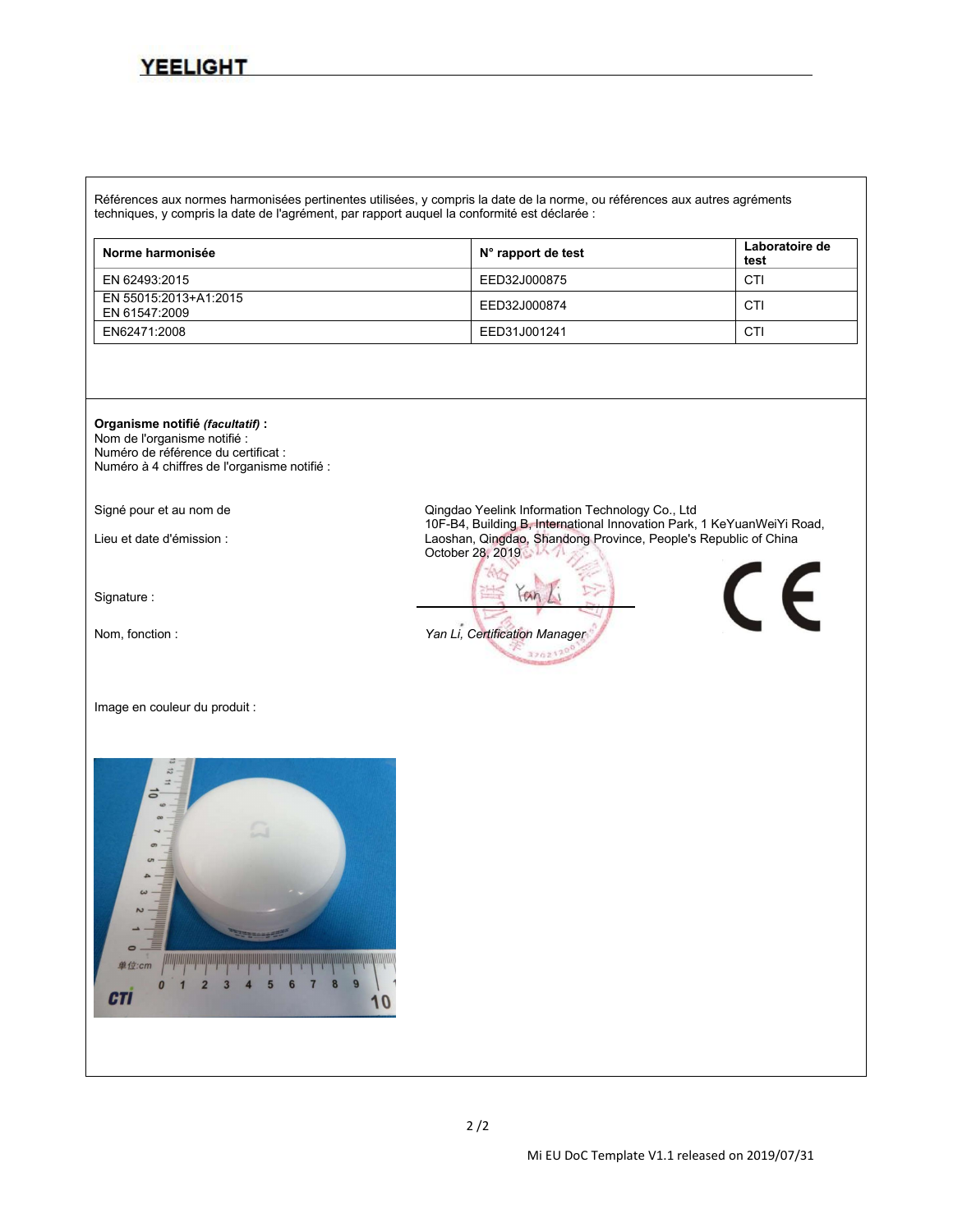#### **Traduzione della Dichiarazione di conformità originale**

### **DICHIARAZIONE DI CONFORMITÀ UE**

#### **Apparecchio/apparecchiatura**

Prodotto: Mi Motion Sensor Night Light

N. SKU:<br>Numero di serie o batch:

Modello: MJYD01YL N. SKU:<br>16056/XXXXXXXX (the eight X's represent the natural number starting from<br>00000001) 00000001)

### **Produttore o suo rappresentante autorizzato:**

Nome: Nome: Cingdao Yeelink Information<br>Technology Co., Ltd<br>10F-B4, Building B, International<br>10F-B4, Building B, International 10F-B4, Building B, International<br>Innovation Park, 1 KeYuanWeiYi Road,<br>I sesban Oingdae Shandopg Province Laoshan, Qingdao, Shandong Province, People's Republic of China Paese: China

#### **Rappresentante UE autorizzato del produttore**

Nome: Indirizzo: Paese

**La presente Dichiarazione di conformità è pubblicata sotto lapiena responsabilità del produttore.**

Oggetto della dichiarazione: Indicato in precedenza Indicato in precedenza

L'oggetto della dichiarazione descritto in precedenza è conforme alle seguenti direttive e/o legislazioni dell'Unione in materia di armonizzazione:

| 2014/53/UE                  |   |
|-----------------------------|---|
| 2014/35/UE                  | ☑ |
| 2014/30/UE                  | ☑ |
| 2011/65/UE                  | ☑ |
| 2009/125/CE                 | □ |
| 2006/42/CE                  | П |
| 2009/48/CE                  |   |
| Normativa (UE) 2016/425     | □ |
| Normativa (UE) N. 305/2011  | □ |
| Normativa (CE) N. 1223/2009 | □ |
| Direttiva 93/42/CEE         | П |
|                             | □ |
|                             |   |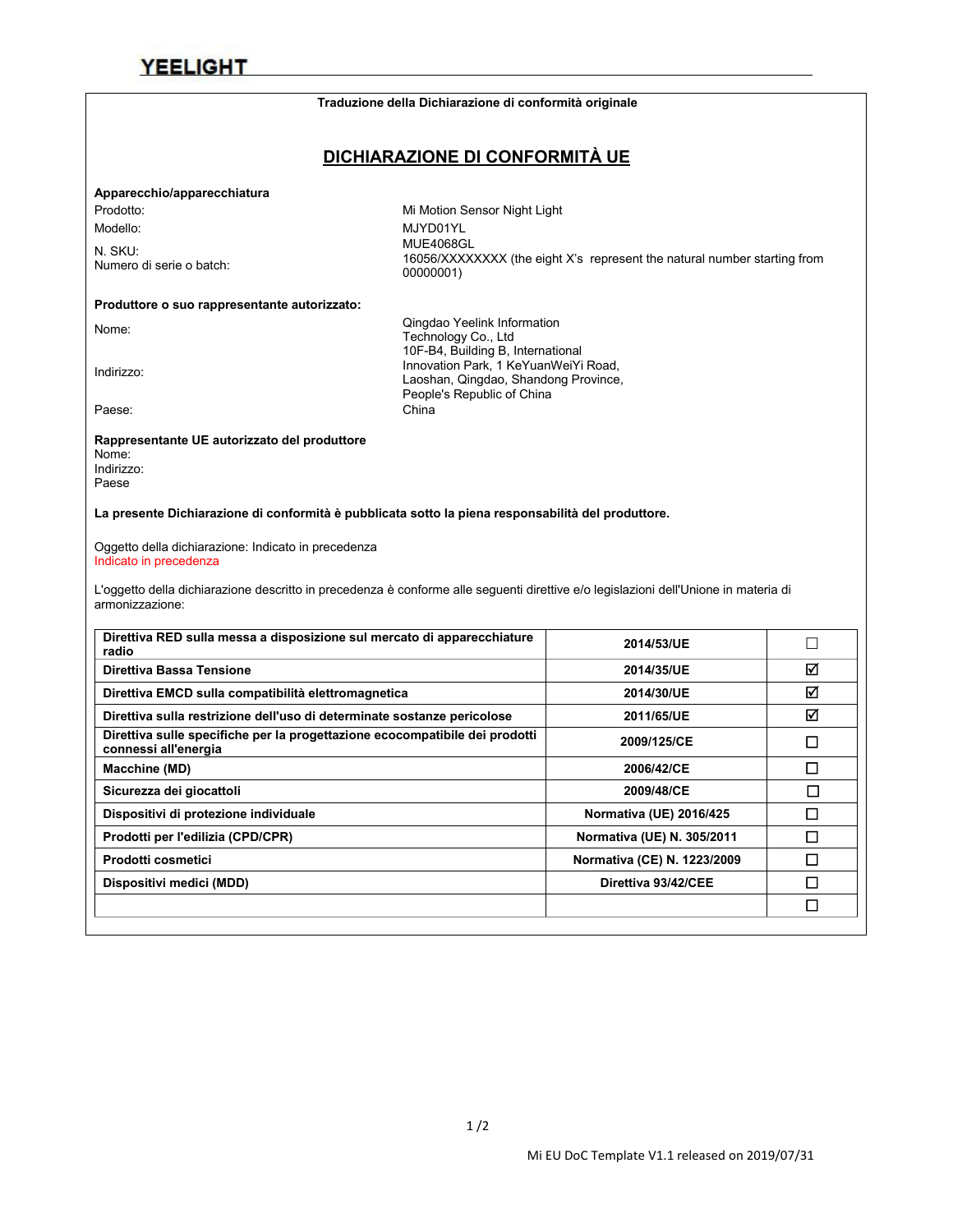Riferimenti agli standard armonizzati rilevanti utilizzati, inclusa la data dello standard, o riferimenti ad altre specifiche tecniche, inclusa la data della specifica, in relazione ai quali viene emessa la dichiarazione di conformità:

| <b>Standard armonizzato</b>            | N. report test | <b>Test lab</b> |
|----------------------------------------|----------------|-----------------|
| EN 62493:2015                          | EED32J000875   | CTI             |
| EN 55015:2013+A1:2015<br>EN 61547:2009 | EED32J000874   | CTI             |
| EN62471:2008                           | EED31J001241   | CTI             |



Nome dell'ente notificato: Numero di riferimento del certificato: Numero di 4 cifre dell'ente notificato:

Firma:

Immagine a colori del prodotto:



Formato per e per conto di enterimente conto di qualitation Qingdao Yeelink Information Technology Co., Ltd<br>10F-B4, Building B, International Innovation Park, 1 KeYuanWeiYi Road, Luogo e data di pubblicazione: 10F-B4, Building B, International Innovation Park, 2 Keyuang Province, People's Republic of China October 28, 2019

 $an$ Nome, funzione: *Yan Li, Certification Manager* 320217

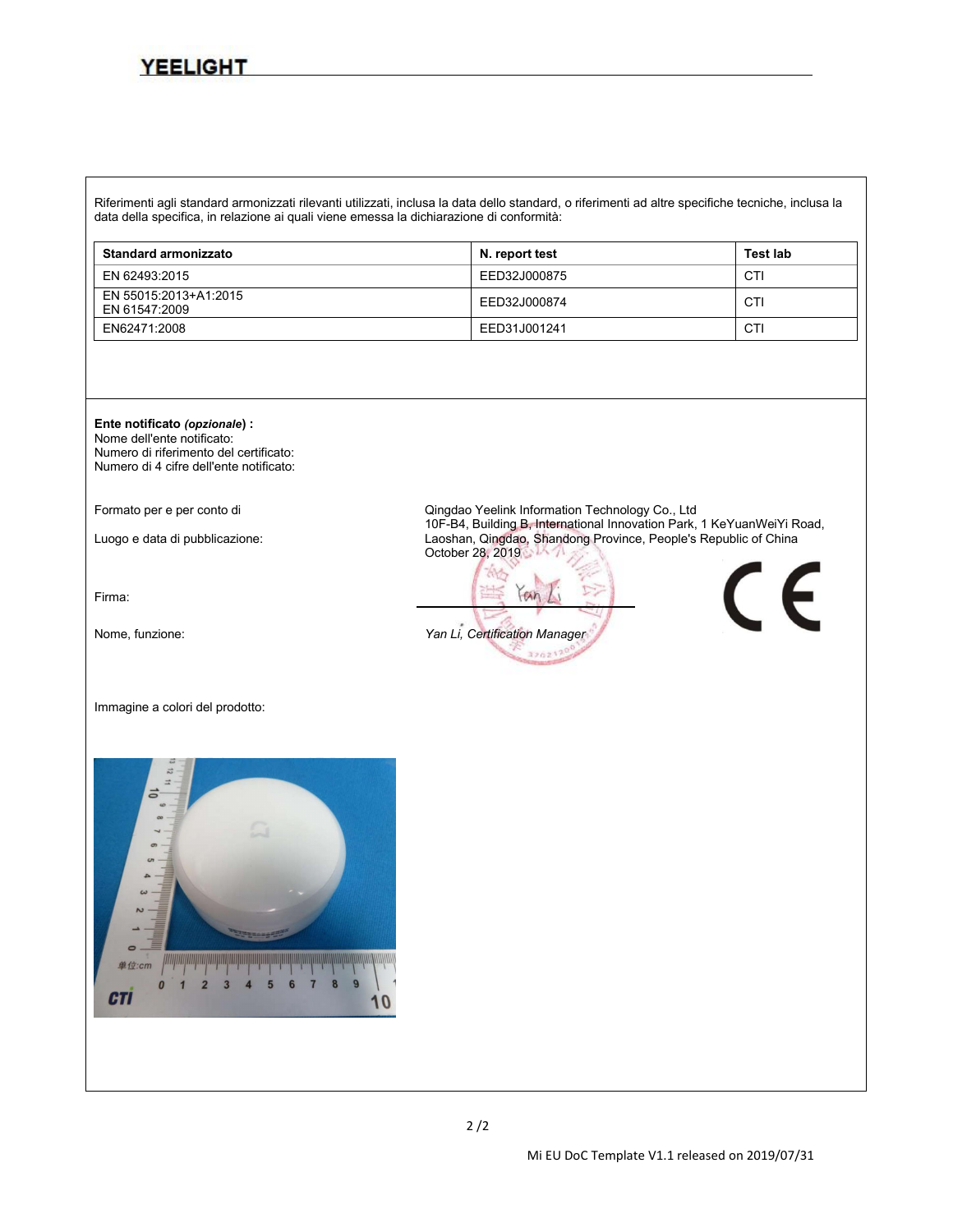### **Vertaling van de oorspronkelijke verklaring van conformiteit**

### **EU-VERKLARING VAN CONFORMITEIT**

### **Apparaat/Uitrusting**

SKU-nr:<br>Batch- of serienummer:

Product: Night Light Contract Mi Motion Sensor Night Light Model: MJYD01YL Batch- ofserienummer: MUE4068GL 16056/XXXXXXXX (the eight X's represent the natural number starting from 00000001)

### **Fabrikant of geautoriseerde vertegenwoordiger:**

Naam: Naam: Naam: Conglao Yeelink Information<br>Technology Co., Ltd<br>10F-B4, Building B, International<br>10F-B4, Building B, International 10F-B4, Building B, International<br>Innovation Park, 1 KeYuanWeiYi Road,<br>Looshan, Oingdoo, Shandong Province Laoshan, Qingdao, Shandong Province, People's Republic of China Land: China

**Door de fabrikant geautoriseerde EU-vertegenwoordiger** Naam: Adres:

Land

**Deze verklaring van conformiteit wordt uitgegeven onder de exclusieve verantwoordelijkheid van de fabrikant.**

Object van de verklaring: Hierboven vermeld Hierboven vermeld

Het object van de hierboven beschreven verklaring voldoet aan de volgende door de Unie overeengekomen relevante richtlijnen en/of wetgeving(en):

| Richtlijn radioapparatuur (RED)                                   | 2014/53/EU                     |        |
|-------------------------------------------------------------------|--------------------------------|--------|
| Laagspanningsrichtlijn (LVD)                                      | 2014/35/EU                     | ☑      |
| Richtlijn elektromagnetische compatibiliteit (EMCD)               | 2014/30/EU                     | ☑      |
| Beperking van het gebruik van bepaalde gevaarlijke stoffen (RoHS) | 2011/65/EU                     | ☑      |
| Ecologische vereisten voor energiegerelateerde producten (ErP)    | 2009/125/EC                    | □      |
| <b>Machines (MD)</b>                                              | 2006/42/EC                     | $\Box$ |
| Veiligheid van speelgoed                                          | 2009/48/EC                     | ◻      |
| Persoonlijke beschermingsmiddelen (PBM)                           | Verordening (EU) 2016/425      | $\Box$ |
| <b>Bouwproducten (CPD/CPR)</b>                                    | Verordening (EU) nr. 305/2011  | П      |
| <b>Cosmetische producten</b>                                      | Verordening (EC) nr. 1223/2009 | □      |
| Medische apparaten (MDD)                                          | Richtlijn 93/42/EEG            | □      |
|                                                                   |                                | □      |
|                                                                   |                                |        |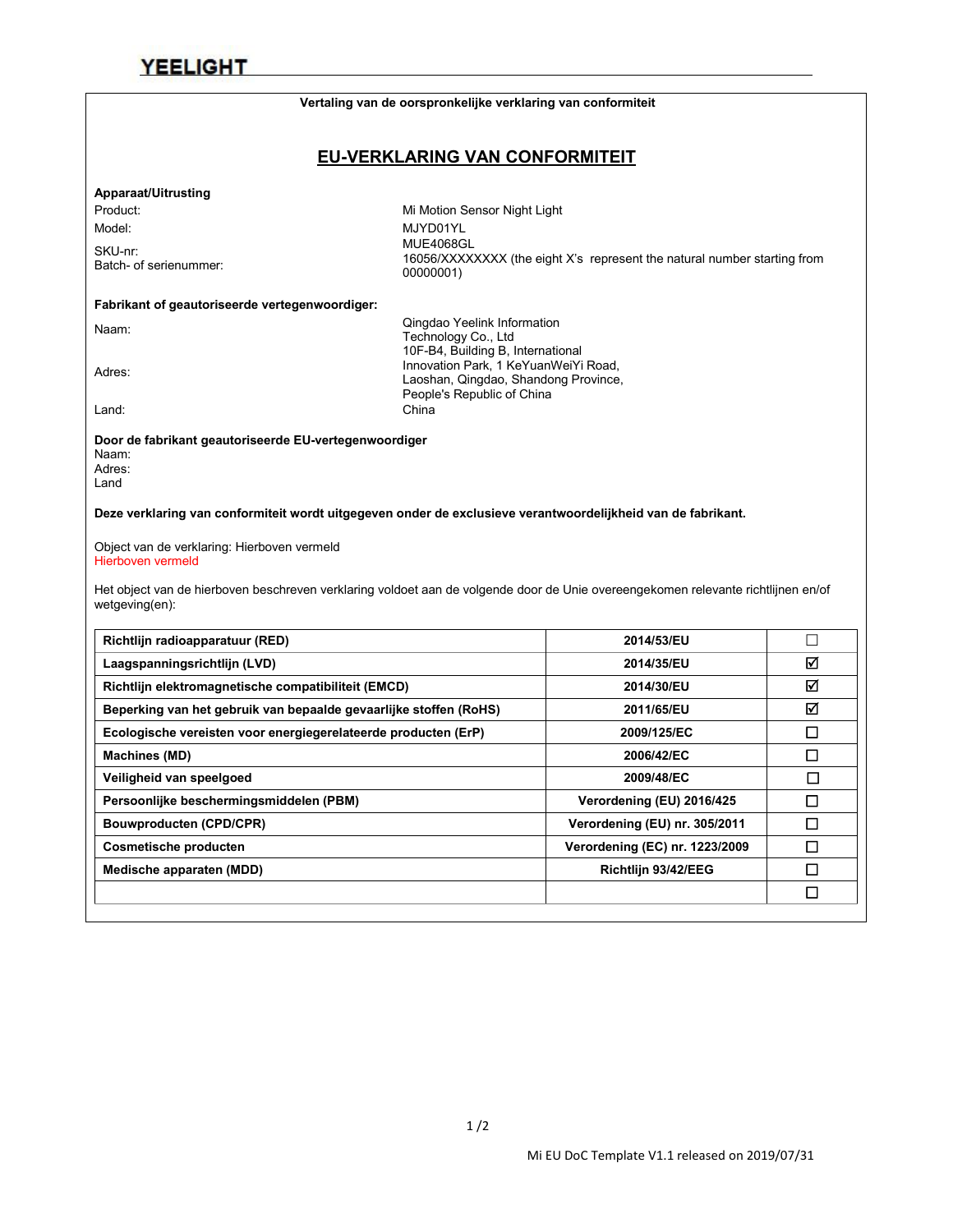Verwijzingen naar de relevante overeengekomen normen die worden gebruikt, inclusief de datum van de norm, ofverwijzingen naar de andere technische specificaties, inclusief de datum van de specificatie, met betrekking tot welke conformiteitwordt verklaard:

| Geharmoniseerde norm                   | Testrapport nr. | Testlab |
|----------------------------------------|-----------------|---------|
| EN 62493:2015                          | EED32J000875    | CTI     |
| EN 55015:2013+A1:2015<br>EN 61547:2009 | EED32J000874    | CTI     |
| EN62471:2008                           | EED31J001241    | CT      |



Naam van aangemelde instantie: Referentienummer van het certificaat: 4-cijferig nummer van aangemelde instantie:

Handtekening:

Kleurenafbeelding van product:



Getekend voor en namens **Getekend voor en namens** Qingdao Yeelink Information Technology Co., Ltd<br>10F-B4, Building B, International Innovation Park, 1 KeYuanWeiYi Road, Plaats en datum van uitgifte: 10F-B4, Building B, International Innovation Park, 1 Keyuang Province, People's Republic of China October 28, 2019

 $an$ Naam, functie: *Yan Li, Certification Manager*320217



 $2/2$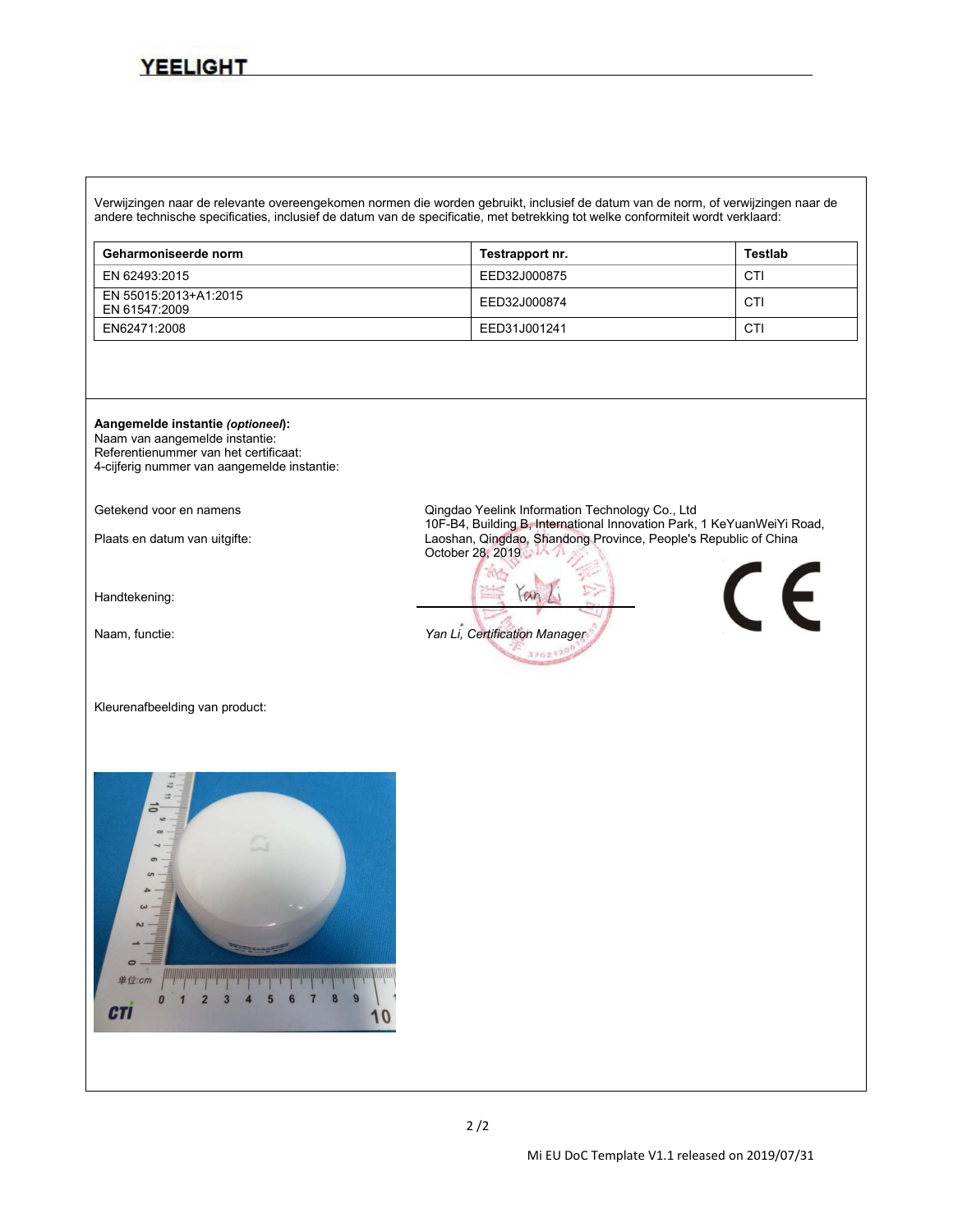|                                                                                                                                                            | Tłumaczenie oryginalnej deklaracji zgodności                       |                                                                          |        |
|------------------------------------------------------------------------------------------------------------------------------------------------------------|--------------------------------------------------------------------|--------------------------------------------------------------------------|--------|
|                                                                                                                                                            | DEKLARACJA ZGODNOŚCI UE                                            |                                                                          |        |
| Urządzenia/sprzęt                                                                                                                                          |                                                                    |                                                                          |        |
| Produkt:                                                                                                                                                   | Mi Motion Sensor Night Light                                       |                                                                          |        |
| Model:                                                                                                                                                     | MJYD01YL                                                           |                                                                          |        |
| Nr SKU:                                                                                                                                                    | <b>MUE4068GL</b>                                                   |                                                                          |        |
| Numer partii lub serii:                                                                                                                                    | 00000001)                                                          | 16056/XXXXXXXX (the eight X's represent the natural number starting from |        |
| Producent lub jego autoryzowany przedstawiciel:                                                                                                            |                                                                    |                                                                          |        |
| Nazwa:                                                                                                                                                     | Qingdao Yeelink Information                                        |                                                                          |        |
|                                                                                                                                                            | Technology Co., Ltd<br>10F-B4, Building B, International           |                                                                          |        |
| Adres:                                                                                                                                                     | Innovation Park, 1 KeYuanWeiYi Road,                               |                                                                          |        |
|                                                                                                                                                            | Laoshan, Qingdao, Shandong Province,<br>People's Republic of China |                                                                          |        |
| Kraj:                                                                                                                                                      | China                                                              |                                                                          |        |
| Nazwa:<br>Adres:                                                                                                                                           |                                                                    |                                                                          |        |
| Kraj<br>Niniejsza deklaracja zgodności jest wydana na wyłączną odpowiedzialność producenta.<br>Obiekt deklaracji: Wymieniony powyżej<br>Wymieniony powyżej |                                                                    |                                                                          |        |
| Opisany powyżej przedmiot deklaracji jest zgodny z następującymi przepisami prawa i/lub dyrektywami harmonizacji Unii:                                     |                                                                    |                                                                          |        |
| Dyrektywa radiowa (RED)                                                                                                                                    |                                                                    | 2014/53/UE                                                               | $\Box$ |
| Dyrektywa ws. sprzętu elektrycznego przewidzianego do stosowania w<br>określonych granicach napięcia                                                       |                                                                    | 2014/35/UE                                                               | ☑      |
| Dyrektywa kompatybilności elektromagnetycznej (EMCD)                                                                                                       |                                                                    | 2014/30/UE                                                               | ☑      |
| <b>Dyrektywa RoHS</b>                                                                                                                                      |                                                                    | 2011/65/UE                                                               | ☑      |
| Dyrektywa ErP                                                                                                                                              |                                                                    | 2009/125/WE                                                              | $\Box$ |
| Dyrektywa maszynowa (MD)                                                                                                                                   |                                                                    | 2006/42/WE                                                               | $\Box$ |
| Dyrektywa zabawkowa                                                                                                                                        |                                                                    | 2009/48/WE                                                               | $\Box$ |
| Środki ochrony osobistej (PPE)                                                                                                                             |                                                                    | Rozporządzenie (UE) 2016/425                                             | $\Box$ |
| Produkty budowlane (CPD/CPR)                                                                                                                               |                                                                    | Rozporządzenie (UE) nr 305/2011                                          | $\Box$ |
| <b>Produkty kosmetyczne</b>                                                                                                                                |                                                                    | Rozporządzenie (WE) nr<br>1223/2009                                      | $\Box$ |
| Urządzenia medyczne (MDD)                                                                                                                                  |                                                                    | Dyrektywa 93/42/EWG                                                      | $\Box$ |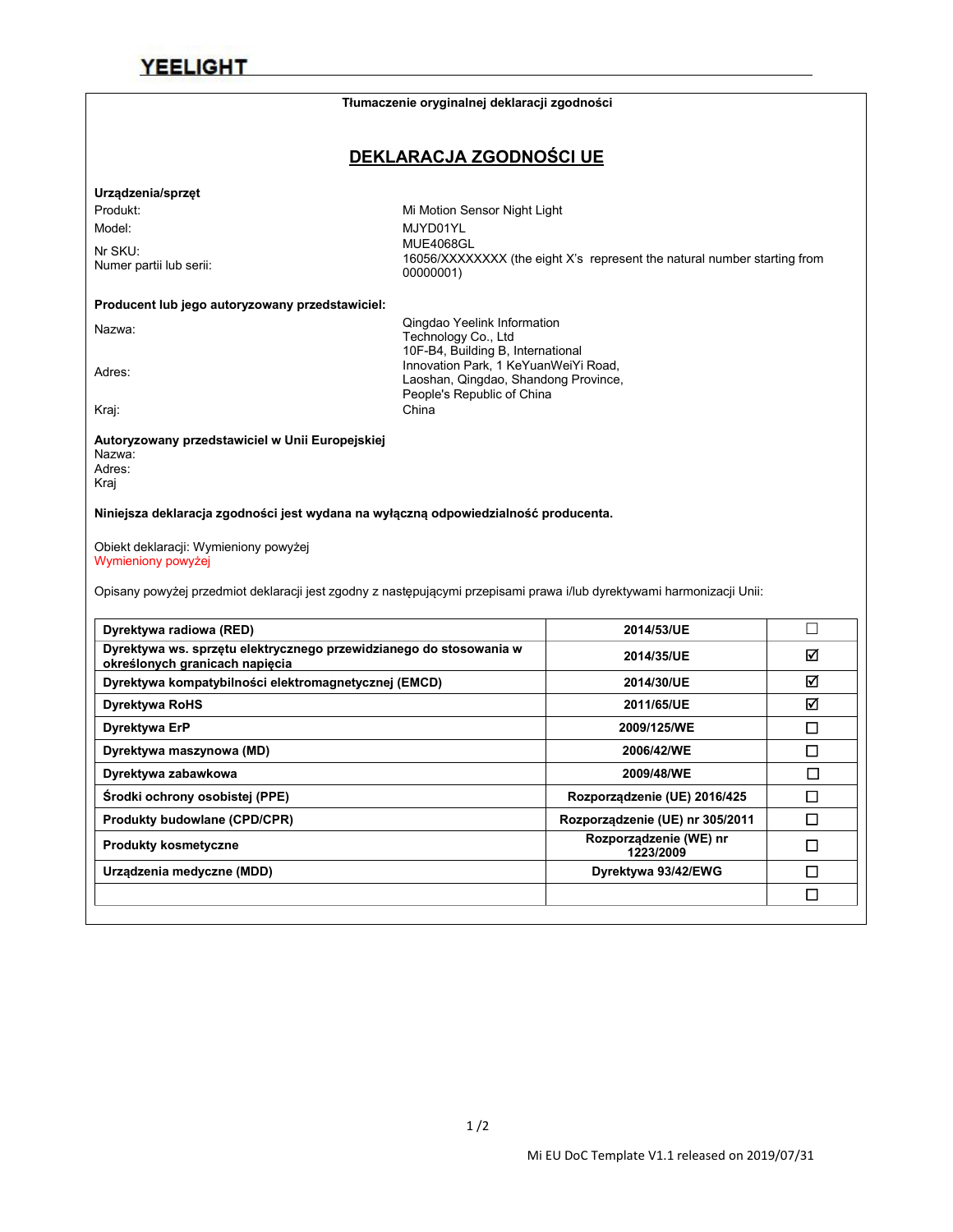Odniesienia do odpowiednich zharmonizowanych norm, w tym data normy lub odniesienia do innych specyfikacji technicznych, w tym data specyfikacji, w odniesieniu do których deklarowana jest zgodność:

| Norma zharmonizowana                   | Nr raportu z testu | Laboratorium<br>badawcze |
|----------------------------------------|--------------------|--------------------------|
| EN 62493:2015                          | EED32J000875       | CT.                      |
| EN 55015:2013+A1:2015<br>EN 61547:2009 | EED32J000874       | <b>CTI</b>               |
| EN62471:2008                           | EED31J001241       | CT                       |

**Jednostka notyfikowana** *(opcjonalne***):** Nazwa jednostki notyfikowanej: Numer referencyjny certyfikatu:

4-cyfrowy numer jednostki notyfikowanej:

Podpis:

Kolorowy obraz produktu:



Podpisano dla i w imieniu **Cingdao Yeelink Information Technology Co., Ltd** Podpisano dla i w imieniu Corean Must<br>10F-B4, Building B, International Innovation Park, 1 KeYuanWeiYi Road, Miejsce i data wydania: 10F-B4, Building B, International Innovation Parker, Innovation Province, People's Republic of China October 28, 2019

 $an$ Imię i nazwisko, funkcja: *Yan Li, Certification Manager*320217

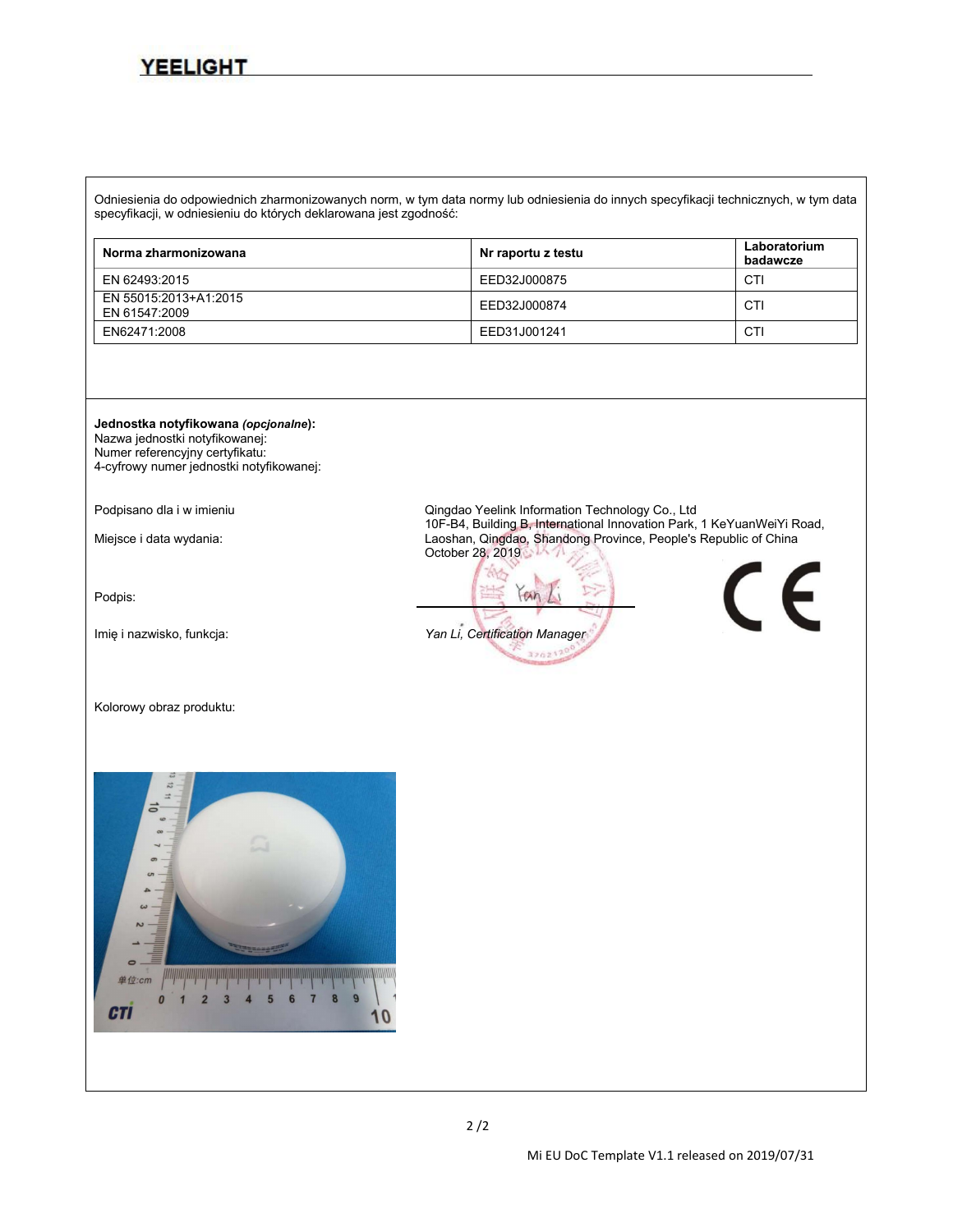#### **Tradução da Declaração de Conformidade original**

### **DECLARAÇÃO DE CONFORMIDADE DA UE**

#### **Aparelho/equipamento**

N.º SKU:<br>Número de lote ou série:

Produto: Mi Motion Sensor Night Light Modelo: MJYD01YL N.º SKU:<br>16056/XXXXXXXX (the eight X's represent the natural number starting from<br>0000001\/ 00000001)

#### **Fabricante ou o respetivo representante autorizado:**

Nome: Qingdao Yeelink Information Technology Co., Ltd 10F-B4, Building B, International<br>Innovation Park, 1 KeYuanWeiYi Road,<br>Loophan Oinadoo, Shandoog Province Laoshan, Qingdao, Shandong Province, People's Republic of China País: China

#### **Representante autorizado do fabricante na UE**

Nome: Endereço: País:

#### **Esta declaração de conformidade é emitida sob a exclusiva responsabilidade do fabricante.**

Objeto da declaração: Indicado acima Indicado acima

O objeto da declaração acima indicado está em conformidade com as seguintes diretivas de harmonização e/ou legislação(ões) relevante(s) da União Europeia:

| Diretiva de Equipamentos de Rádio (RED)                                                       | 2014/53/UE                     |   |
|-----------------------------------------------------------------------------------------------|--------------------------------|---|
| Diretiva de Baixa Tensão (LVD)                                                                | 2014/35/UE                     | ☑ |
| Diretiva de Compatibilidade Eletromagnética (EMCD)                                            | 2014/30/UE                     | ☑ |
| Restrição do uso de determinadas substâncias perigosas (RoHS)                                 | 2011/65/UE                     | ☑ |
| Requisitos de conceção ecológica para produtos relacionados com o<br>consumo de energia (ErP) | 2009/125/CE                    | П |
| <b>Maguinaria (MD)</b>                                                                        | 2006/42/CE                     | П |
| Segurança de bringuedos                                                                       | 2009/48/CE                     | П |
| Equipamento de proteção individual (PPE)                                                      | Regulamento (UE) 2016/425      | □ |
| Produtos de construção (CPD/CPR)                                                              | Regulamento (UE) n.º 305/2011  | П |
| <b>Produtos cosméticos</b>                                                                    | Regulamento (CE) n.º 1223/2009 | □ |
| Dispositivos médicos (MDD)                                                                    | Diretiva 93/42/CEE             | П |
|                                                                                               |                                | □ |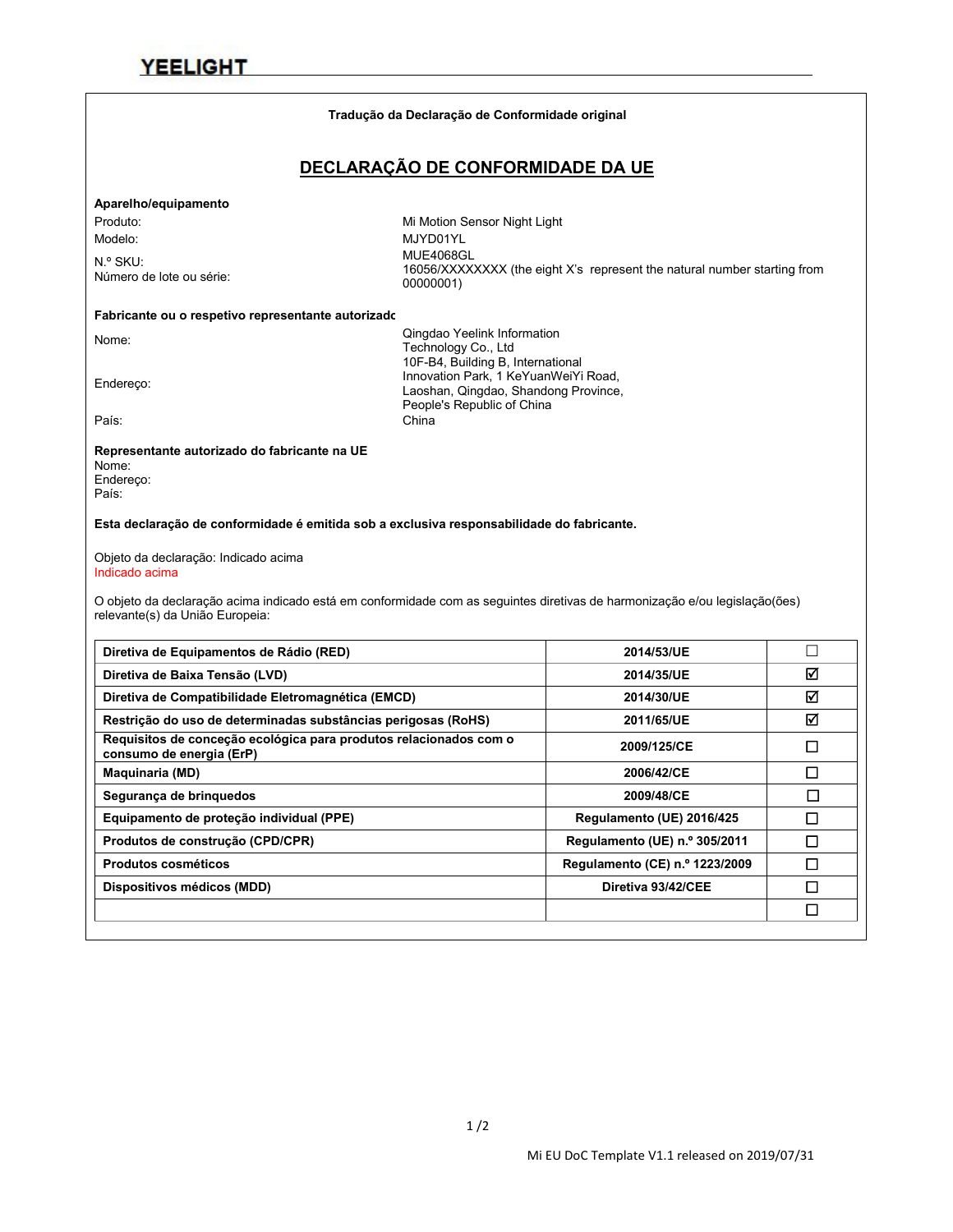Referências às normas harmonizadas relevantes utilizadas, incluindo a data da norma, ou referências a outras especificações técnicas, incluindo a data da especificação, em relação às quais é declarada a conformidade:

| Norma harmonizada                      | N.º do relatório de ensaio | Laboratório de<br>ensaios |
|----------------------------------------|----------------------------|---------------------------|
| EN 62493:2015                          | EED32J000875               | CTI                       |
| EN 55015:2013+A1:2015<br>EN 61547:2009 | EED32J000874               | CTI                       |
| EN62471:2008                           | EED31J001241               | CTI                       |

**Organismo notificado** *(opcional***):**

Nome do organismo notificado: Número de referência do certificado: Número de 4 dígitos do organismo notificado:

Assinatura:

Imagem a cores do produto:



Assinado por e em nome de <br>10F-B4, Building B, International Innovation Park, 1 KeYuanWeiYi Road, Local e data da emissão: 10F-B4, Building B, International Innovation Park, 1 Australia Indianal Indianal Indonesia Laoshan, Qingdao, Shandong Province, People's Republic of China October 28, 2019

 $an$ Nome, função: *Yan Li, Certification Manager* 320217



 $2/2$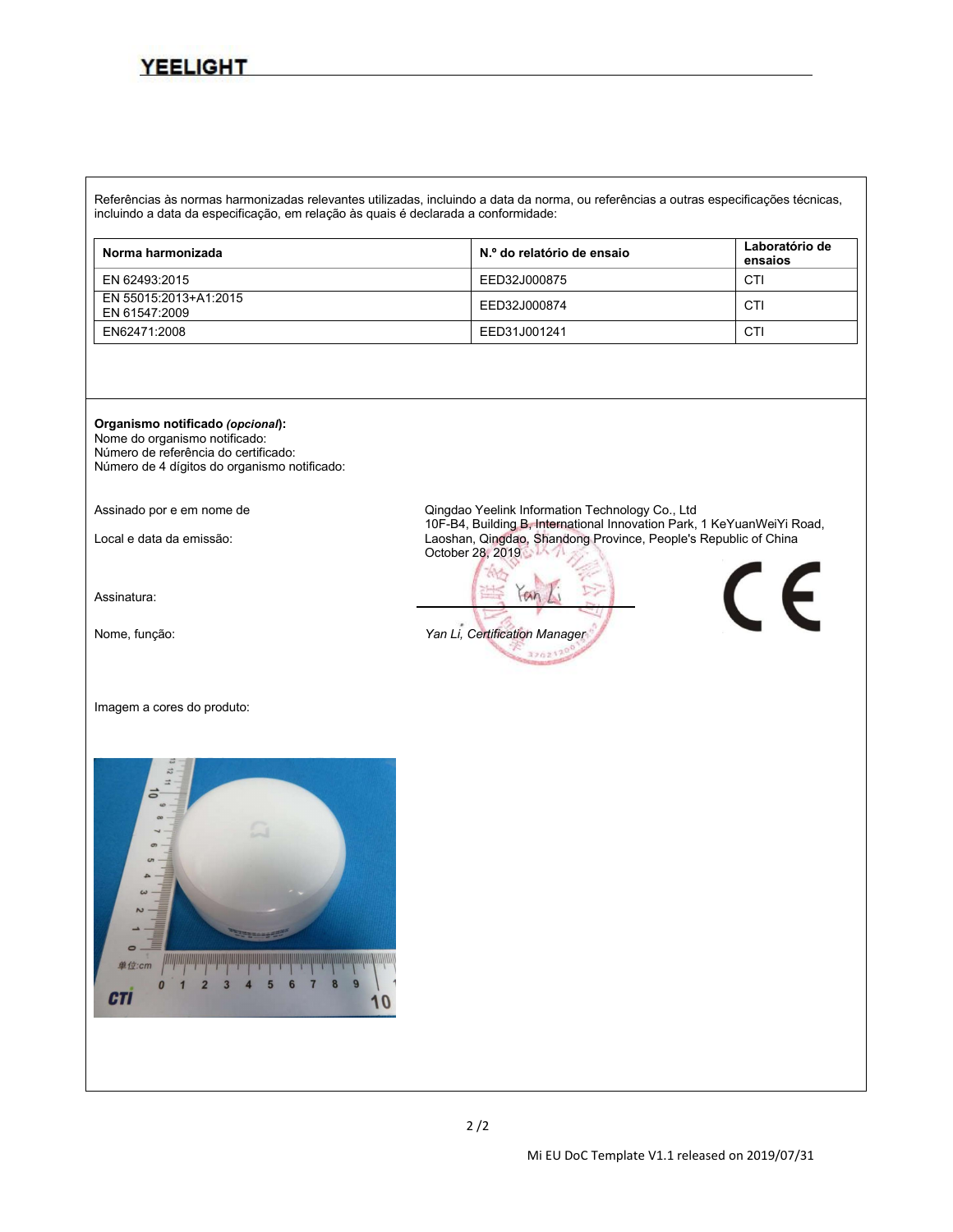|                                                                                                                                                             | Traducerea declarației de conformitate originale                   |                                                                         |             |
|-------------------------------------------------------------------------------------------------------------------------------------------------------------|--------------------------------------------------------------------|-------------------------------------------------------------------------|-------------|
|                                                                                                                                                             | DECLARATIA DE CONFORMITATE UE                                      |                                                                         |             |
| Aparat/Echipament                                                                                                                                           |                                                                    |                                                                         |             |
| Produs:                                                                                                                                                     | Mi Motion Sensor Night Light                                       |                                                                         |             |
| Model:                                                                                                                                                      | MJYD01YL                                                           |                                                                         |             |
| Nr. SKU:                                                                                                                                                    | <b>MUE4068GL</b>                                                   | 16056/XXXXXXX (the eight X's represent the natural number starting from |             |
| Lot sau număr serie:                                                                                                                                        | 00000001)                                                          |                                                                         |             |
| Producătorul sau reprezentantul autorizat al acestu                                                                                                         |                                                                    |                                                                         |             |
| Numele:                                                                                                                                                     | Qingdao Yeelink Information                                        |                                                                         |             |
|                                                                                                                                                             | Technology Co., Ltd<br>10F-B4, Building B, International           |                                                                         |             |
| Adresa:                                                                                                                                                     | Innovation Park, 1 KeYuanWeiYi Road,                               |                                                                         |             |
|                                                                                                                                                             | Laoshan, Qingdao, Shandong Province,<br>People's Republic of China |                                                                         |             |
| Tara:                                                                                                                                                       | China                                                              |                                                                         |             |
| Adresa:<br>Tara                                                                                                                                             |                                                                    |                                                                         |             |
| Această declarație de conformitate a fost emisă de producător în calitate de unic responsabil.<br>Obiectul declarației: Enumerat mai sus                    |                                                                    |                                                                         |             |
| Enumerat mai sus<br>Obiectul declarației descrise mai sus este în conformitate cu următoarele directive și legi relevante privind armonizarea, ale Uniunii: |                                                                    |                                                                         |             |
| Directiva privind echipamentele radio (RED)                                                                                                                 |                                                                    | 2014/53/UE                                                              | $\Box$      |
| Directiva privind joasa tensiune (LVD)                                                                                                                      |                                                                    | 2014/35/UE                                                              | ☑           |
| Directiva privind compatibilitatea electromagnetică (EMCD)                                                                                                  |                                                                    | 2014/30/UE                                                              | $\boxtimes$ |
| Restricțiile de utilizare a anumitor substanțe periculoase (RoHS)                                                                                           |                                                                    | 2011/65/UE                                                              | ☑           |
| Cerințele Ecodesign privind produsele consumatoare de energie (ErP)                                                                                         |                                                                    | 2009/125/CE                                                             | $\Box$      |
| Utilajele (MD)                                                                                                                                              |                                                                    | 2006/42/CE                                                              | $\Box$      |
| Siguranța jucăriilor                                                                                                                                        |                                                                    | 2009/48/CE                                                              | $\Box$      |
| Echipamentul de protecție personală (PPE)                                                                                                                   |                                                                    | Regulamentul (UE) 2016/425                                              | $\Box$      |
| Produsele destinate constructiilor (CPD/CPR)                                                                                                                |                                                                    | Regulamentul (UE) Nr. 305/2011                                          | $\Box$      |
| <b>Produse cosmetice</b>                                                                                                                                    |                                                                    | Regulamentul (CE) Nr. 1223/2009                                         | $\Box$      |
| Dispozitive medicale(MDD)                                                                                                                                   |                                                                    | Directiva 93/42/CEE                                                     | $\Box$      |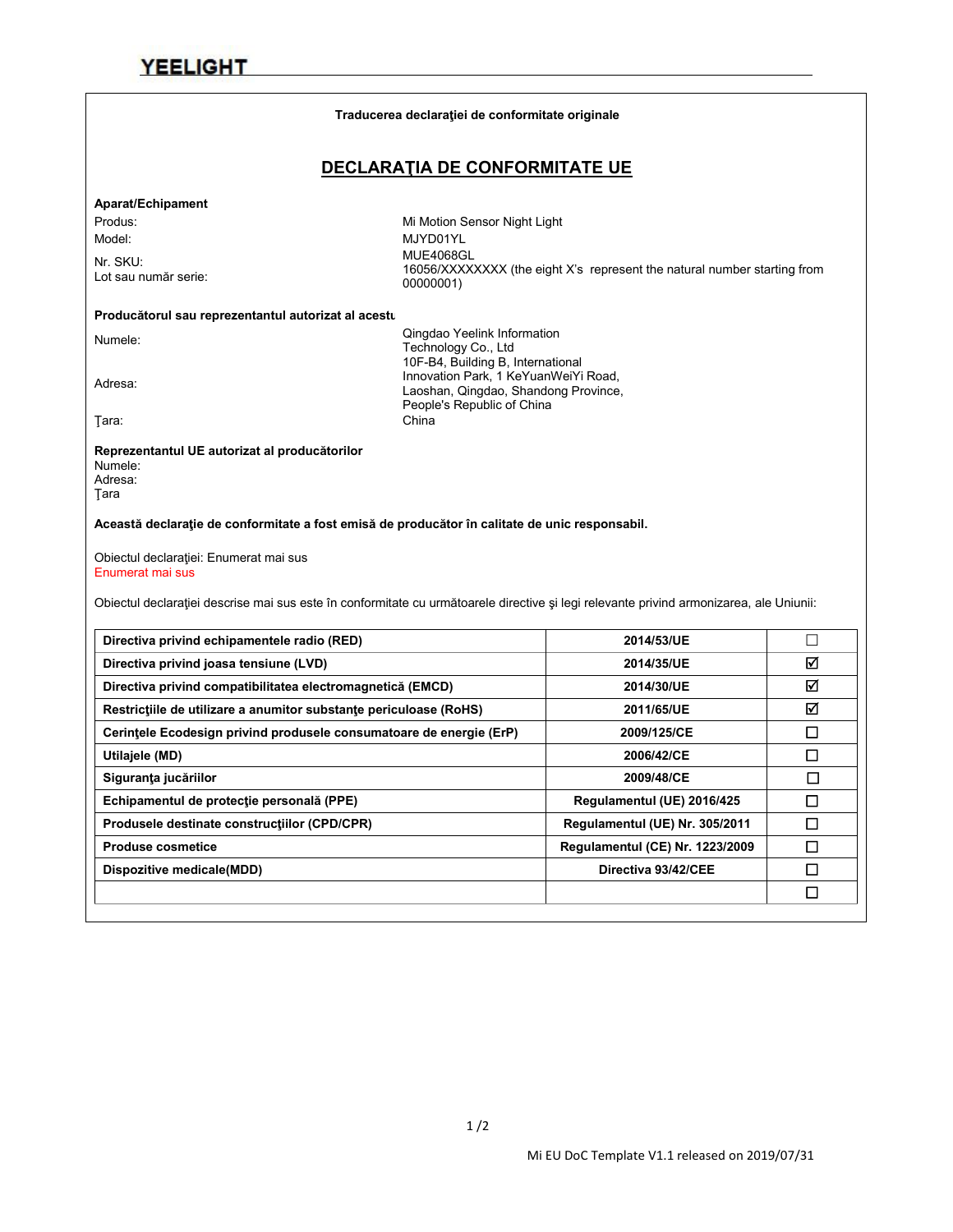Referinţele la standardele armonizate relevante utilizate, inclusiv data standardului sau referinţele la alte specificaţii tehnice, inclusiv data specificaţiilor, în raport cu care este declarată conformitatea:

| <b>Standard armonizat</b>              | Raport test nr. | <b>Laborator test</b> |
|----------------------------------------|-----------------|-----------------------|
| EN 62493:2015                          | EED32J000875    | <b>CTI</b>            |
| EN 55015:2013+A1:2015<br>EN 61547:2009 | EED32J000874    | <b>CTI</b>            |
| EN62471:2008                           | EED31J001241    | CTI                   |

### **Organul notificat** *(Opţional***) :**

Numele organului notificat: Numărul de referinţă al certificatului: Numărul din 4 cifre al organului notificat:

Semnătura:

Imaginea color a produsului:



Semnat pentru și în numele<br>10F-B4, Building B, International Innovation Park, 1 KeYuanWeiYi Road, Locul și data emiterii: 10F-B4, Building B, International Innovation Park, 1 Australia Innovation Park, 1 Australia et al. 1 Australia et al. 1 Australia et al. 2 Australia et al. 2 Australia et al. 2 Australia et al. 2 Au October 28, 2019

 $an$ Numele, funcţia: *Yan Li, Certification Manager* 320217

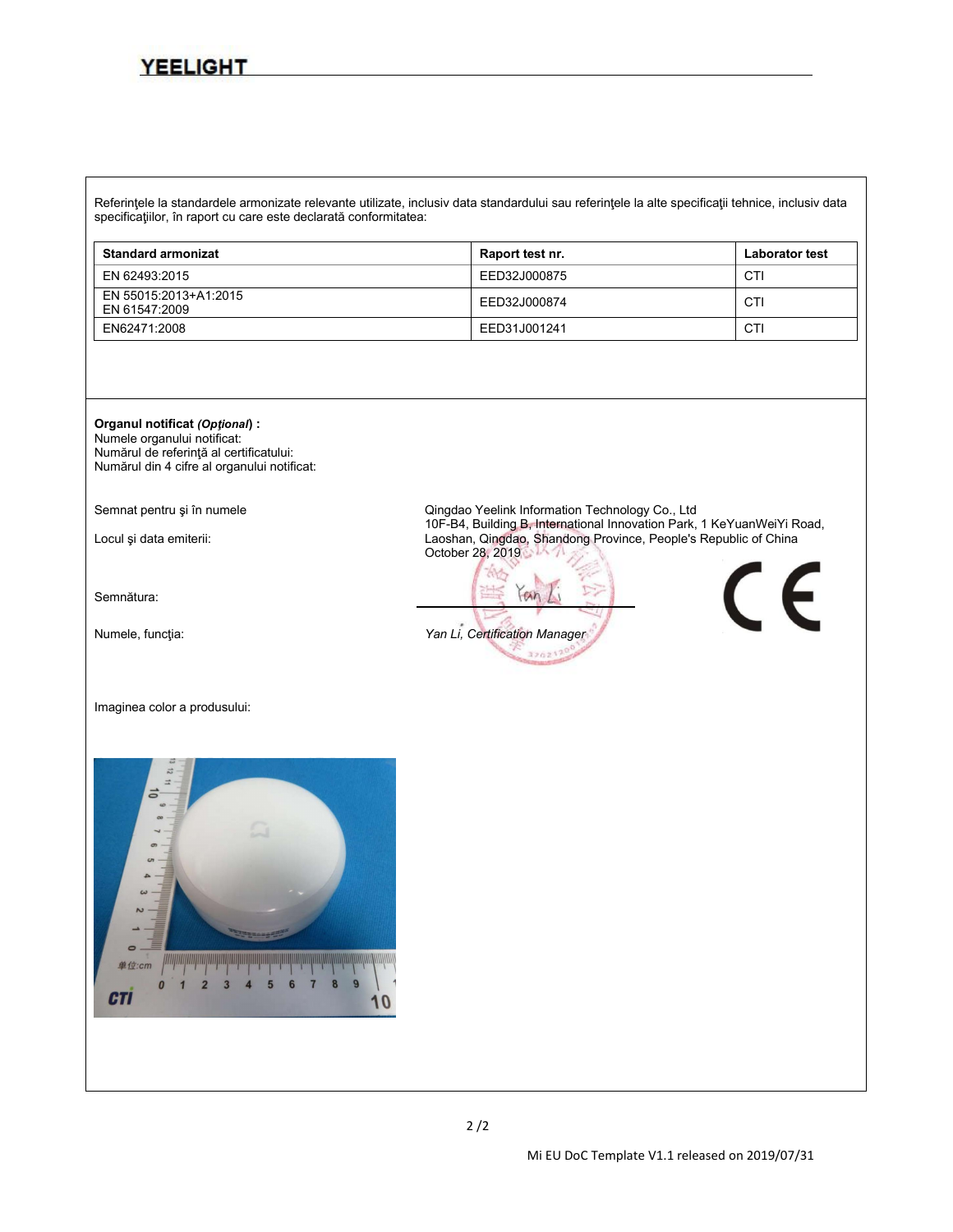#### **Перевод оригинальной Декларации о соответствии**

### **ДЕКЛАРАЦИЯ ЕС О СООТВЕТСТВИИ**

#### **Аппаратура/оборудование**

Артикул:<br>Номер партии или серийный номер:

Изделие: Mi Motion Sensor Night Light Модель: MJYD01YL Номер партии или серийный номер: MUE4068GL 16056/XXXXXXXX (the eight X's represent the natural number starting from 00000001)

#### Производитель или его уполномоченный предс

Название: Qingdao Yeelink Information Technology Co., Ltd 10F-B4, Building B, International<br>Innovation Park, 1 KeYuanWeiYi Road,<br>Looshan Qingdoo, Shandong Province Laoshan, Qingdao, Shandong Province, People's Republic of China Страна: China

**Официальный представитель производителя в ЕС** Название: Адрес: Страна

**Ответственность за выпуск настоящей Декларации о соответствии полностью возлагается на производителя.**

Предмет декларации: Перечислено выше Перечислено выше

Предмет декларации, описанный выше, соответствует следующим Директивам по гармонизации ЕС и/или нормативно-правовым актам:

| Директива на радиооборудование (RED)                       | 2014/53/EC               |        |
|------------------------------------------------------------|--------------------------|--------|
| Директива на низковольтное оборудование (LVD)              | 2014/35/EC               | ☑      |
| Директива на электромагнитную совместимость (EMCD)         | 2014/30/EC               | ☑      |
| Ограничение использования некоторых опасных веществ (RoHS) | 2011/65/EC               | ☑      |
| Требования к экодизайну энергосвязанных изделий (ErP)      | 2009/125/EC              | □      |
| Безопасность машин и оборудования (MD)                     | 2006/42/EC               | ◻      |
| Безопасность игрушек                                       | 2009/48/EC               | П      |
| Средства индивидуальной защиты (СИЗ)                       | Стандарт (ЕС) 2016/425   | □      |
| Строительная продукция (CPD/CPR)                           | Стандарт (ЕС) №305/2011  | $\Box$ |
| Косметические изделия                                      | Стандарт (ЕК) №1223/2009 | ◻      |
| Медицинские устройства (MDD)                               | Директива 93/42/ЕЭС      | ◻      |
|                                                            |                          | □      |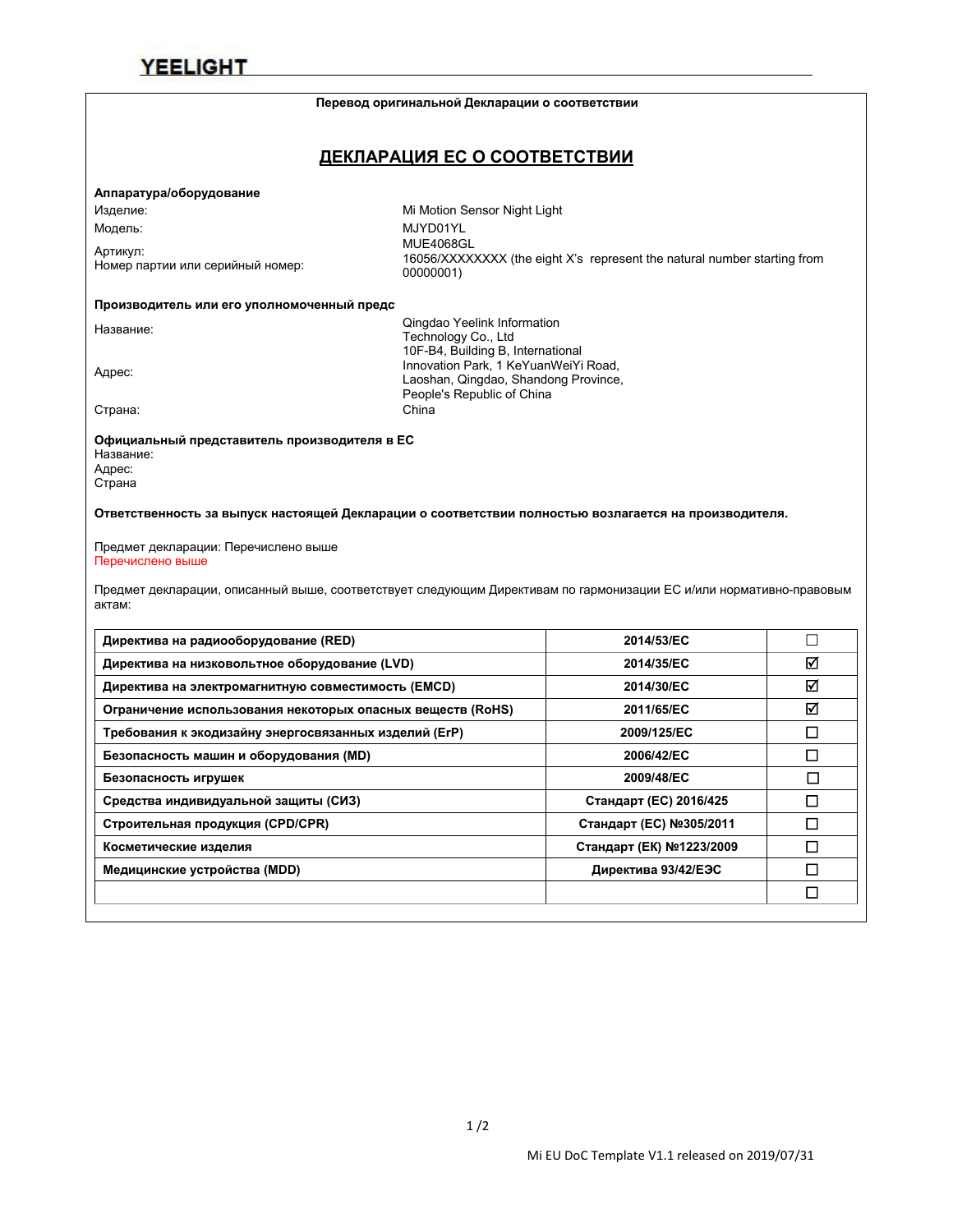Ссылки на применимые стандарты гармонизации (включая дату принятия) и иные спецификации (включая дату создания), соответствие которым утверждается:

| Стандарт гармонизации                  | № отчета об испытании | Испытательная<br>лаборатория |
|----------------------------------------|-----------------------|------------------------------|
| EN 62493:2015                          | EED32J000875          | CTI                          |
| EN 55015:2013+A1:2015<br>EN 61547:2009 | EED32J000874          | CTI                          |
| EN62471:2008                           | EED31J001241          | CTI                          |

**Нотифицированный орган** *(необязательно***):** Название нотифицированного органа: Номер сертификата:

4-значный номер нотифицированного органа:

Подпись:

#### Цветное изображение изделия:



Подписано для/от имени **Dinglao Yeelink Information Technology Co.**, Ltd<br>10F-B4, Building B, International Innovation Park, 1 KeYuanWeiYi Road, Место и дата выпуска: 10F-B4, Building B, International Innovation Parkers, 2 Keyuan Laoshan, Qingdao, Shandong Province, People's Republic of China October 28, 2019

 $an$ Имя, должность: *Yan Li, Certification Manager*320217

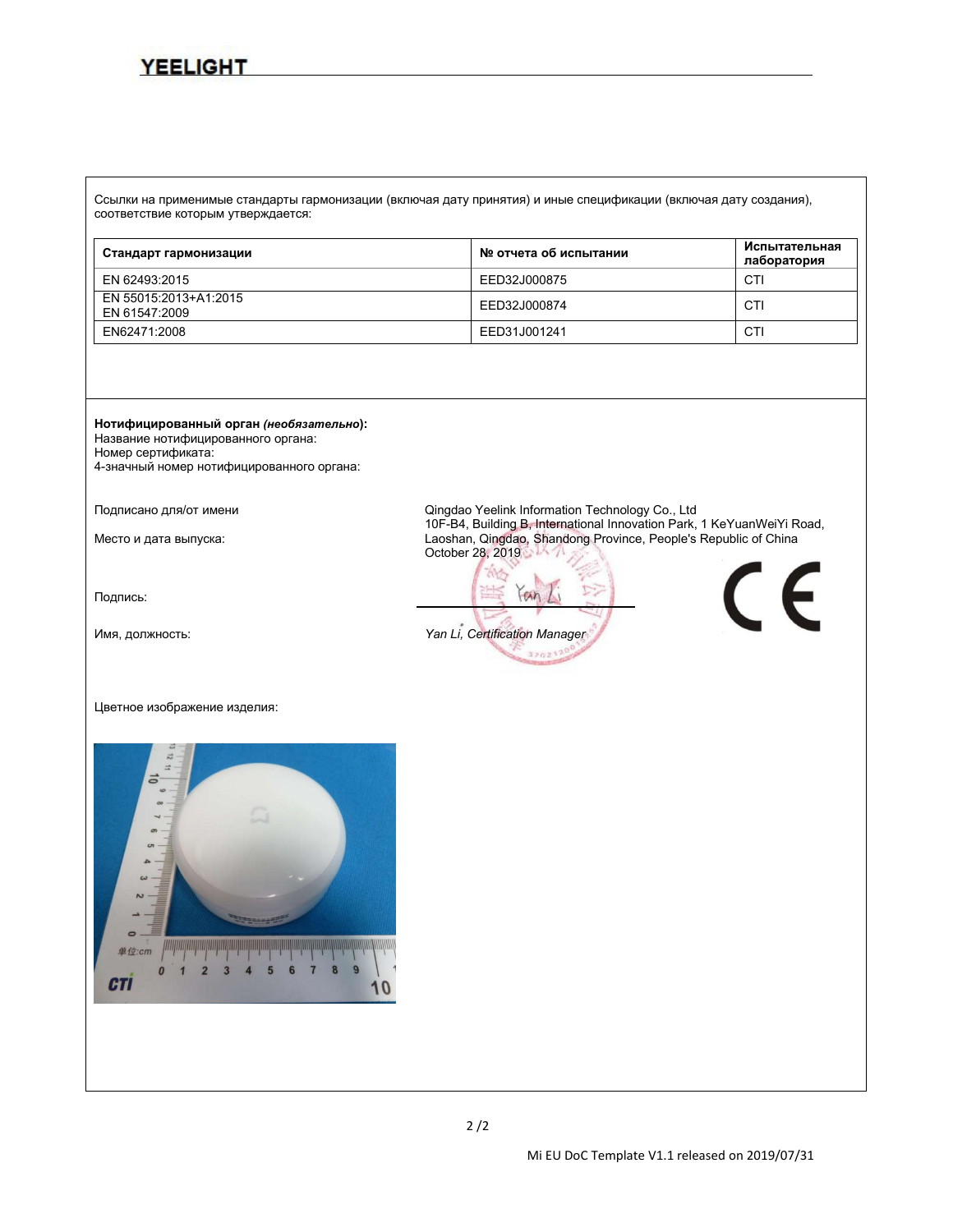#### **Orijinal Uygunluk Beyanının çevirisi**

### **AB UYGUNLUK BEYANI**

Laoshan, Qingdao, Shandong Province,

People's Republic of China

00000001)

#### **Cihaz/Ekipman**

Ürün: Mi Motion Sensor Night Light Model: MJYD01YL

SKU No.:<br>Parti veya Seri Numarası: Parti veya Seri Numarası: MUE4068GL 16056/XXXXXXXX (the eight X's represent the natural number starting from

#### **Üretici veya üreticinin yetkili temsilcisi:**

Adı: Adı: Adı: Cüngdao Yeelink Information<br>Technology Co., Ltd<br>10F-B4, Building B, International<br>10F-B4, Building B, International

10F-B4, Building B, International<br>Innovation Park, 1 KeYuanWeiYi Road,<br>Looshan, Oingdoo, Shandong Province

Ülke: China

#### **Üreticinin yetkili AB Temsilcisi** Adı: Adres: Ülke

**Bu uygunluk beyanı, üreticinin yegane sorumluluğu altında yayınlanmıştır.**

Beyan konusu: Yukarıda listelenmiştir Yukarıda listelenmiştir

Yukarıda belirtilen beyanın konusu, aşağıdaki ilgili AB uyumlaştırma direktifleri ve/veya mevzuatları ile uyumludur:

| Radyo Ekipmanı Direktifi (RED)                                | 2014/53/AB                      | $\Box$ |
|---------------------------------------------------------------|---------------------------------|--------|
| Alçak Gerilim Direktifi (LVD)                                 | 2014/35/AB                      | ☑      |
| Elektromanyetik Uyumluluk Direktifi (EMCD)                    | 2014/30/AB                      | ☑      |
| Belirli tehlikeli maddelerin kullanımının kısıtlanması (RoHS) | 2011/65/AB                      | ☑      |
| Enerjiyle ilgili ürünler için Ecodesign Gereklilikleri (ErP)  | 2009/125/AT                     | □      |
| <b>Makineler (MD)</b>                                         | 2006/42/AT                      | □      |
| Oyuncak güvenliği                                             | 2009/48/AT                      | $\Box$ |
| Kişisel koruyucu ekipman (KKE)                                | 2016/425 Sayılı Düzenleme (AB)  | □      |
| İnşaat ürünleri (CPD/CPR)                                     | 305/2011 Sayılı Düzenleme (AB)  | ◻      |
| Kozmetik ürünler                                              | 1223/2009 Sayılı Düzenleme (AB) | □      |
| Tibbi cihazlar (MDD)                                          | 93/42/AET Sayılı Direktifi      | □      |
|                                                               |                                 | □      |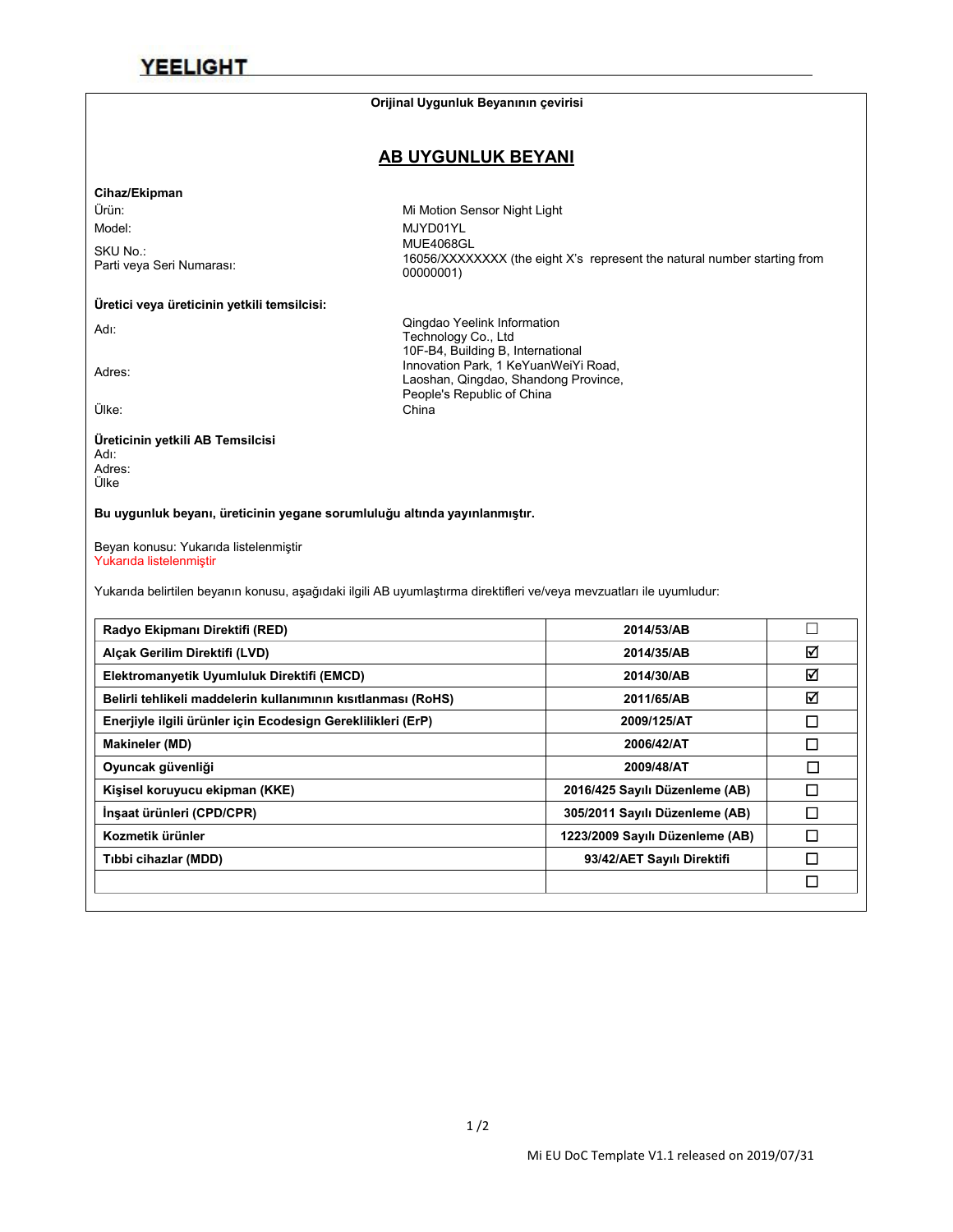Uygunluğun beyan edildiğiilgili uyumlaştırılmış standartlara (standart tarihi dahil olmak üzere) atıflar veya diğer teknik özelliklere (teknik özellik tarihi dahil olmak üzere) atıflar:

| Uyumlastırılmış Standart               | Test Raporu No. | Test laboratuvarı |
|----------------------------------------|-----------------|-------------------|
| EN 62493:2015                          | EED32J000875    | CTI               |
| EN 55015:2013+A1:2015<br>EN 61547:2009 | EED32J000874    | CTI               |
| EN62471:2008                           | EED31J001241    | CTI               |



Onaylanmış kuruluşun adı: Sertifikanın Referans Numarası: 4 basamaklı onaylanmış kuruluş numarası:

İmza:

#### Ürünün Renkli Görüntüsü:



Şu kişinin adına ve namına imzalanmıştır: Qingdao Yeelink Information Technology Co., Ltd Yayınlanma yeri ve tarihi: 10F-B4, Building B, International Innovation Park, 1 Australian Park, 1 Keyuan Laoshan, Qingdao, Shandong Province, People's Republic of China October 28, 2019

 $an$ Ad, işlev: *Yan Li, Certification Manager*320217

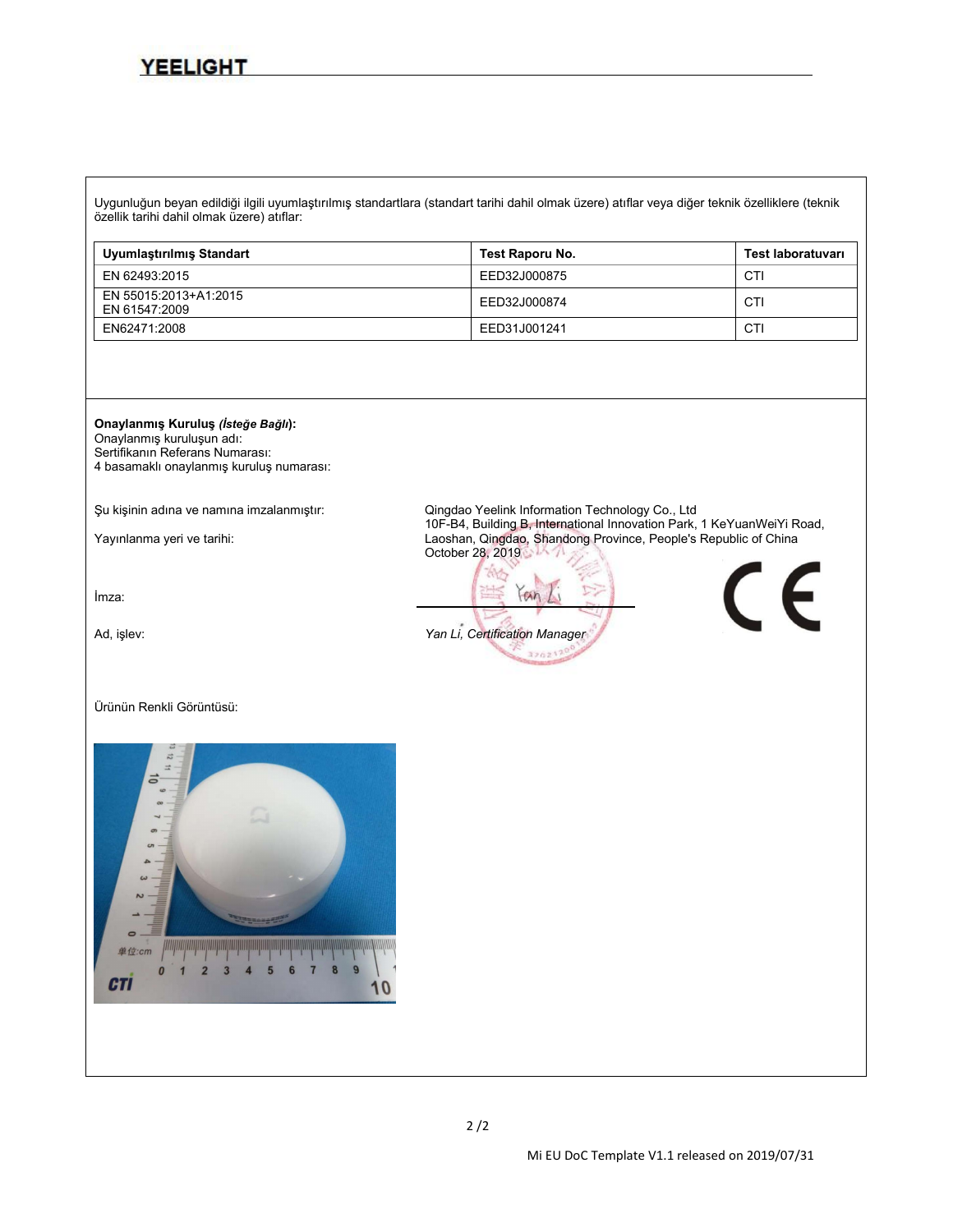#### **Переклад оригінальної декларації про відповідність**

### **ДЕКЛАРАЦІЯ ПРО ВІДПОВІДНІСТЬ ДИРЕКТИВАМ ЄС**

### **Прилад / обладнання**

Інвентарний №:<br>Серійний номер або номер партії:

Продукт: Mi Motion Sensor Night Light Модель: MJYD01YL Серійний номер або номер партії: MUE4068GL 16056/XXXXXXXX (the eight X's represent the natural number starting from 00000001)

#### **Виробник або його вповноважений представник:**

| а<br>с<br>г<br>↷ |
|------------------|
|                  |

Qingdao Yeelink Information<br>Technology Co., Ltd<br>10F-B4, Building B, International 10F-B4, Building B, International<br>Innovation Park, 1 KeYuanWeiYi Road,<br>Looshan Qingdoo, Shandong Province Laoshan, Qingdao, Shandong Province, People's Republic of China Країна: China

**Уповноважений представник виробника в країнах ЄС** Назва: Адреса: Країна:

**Цю декларацію про відповідність випущено під виключну відповідальність виробника.**

#### Предмет декларації: Зазначено вище Зазначено вище

Описаний вище предмет декларації виконує вимоги зазначених нижче відповідних директив, націлених на гармонізацію стандартів Союзу, та / або законів:

| Директива про радіообладнання (Radio Equipment Directive, RED)                                                             | 2014/53/EU                    |   |
|----------------------------------------------------------------------------------------------------------------------------|-------------------------------|---|
| Директива про низьковольтне обладнання (Low Voltage Directive,<br>LVD)                                                     | 2014/35/EU                    | ☑ |
| Директива про електромагнітну сумісність (Electromagnetic<br><b>Compatibility Directive, EMCD)</b>                         | 2014/30/EU                    | ☑ |
| Директива про обмеження вмісту небезпечних речовин (Restriction of<br>the use of certain hazardous substances, RoHS)       | 2011/65/EU                    | ☑ |
| Вимоги до екологічного проектування енергоспоживчої продукції<br>(Ecodesign Requirements for energy-related products, ErP) | 2009/125/EC                   | □ |
| Директива про машинне обладнання (Machinery Directive, MD)                                                                 | 2006/42/EC                    | П |
| Директива про безпеку іграшок                                                                                              | 2009/48/EC                    |   |
| Директива про засоби індивідуального захисту (Personal protective<br>equipment, PPE)                                       | Регламент СС (EU) 2016/425    | П |
| Будівельна продукція (CPD/CPR)                                                                                             | Регламент ЄС (EU) № 305/2011  | П |
| Косметична продукція                                                                                                       | Регламент ЄС (ЕС) № 1223/2009 | П |
| Медичні прилади (MDD)                                                                                                      | Директива 93/42/ЕЕС           |   |
|                                                                                                                            |                               | □ |